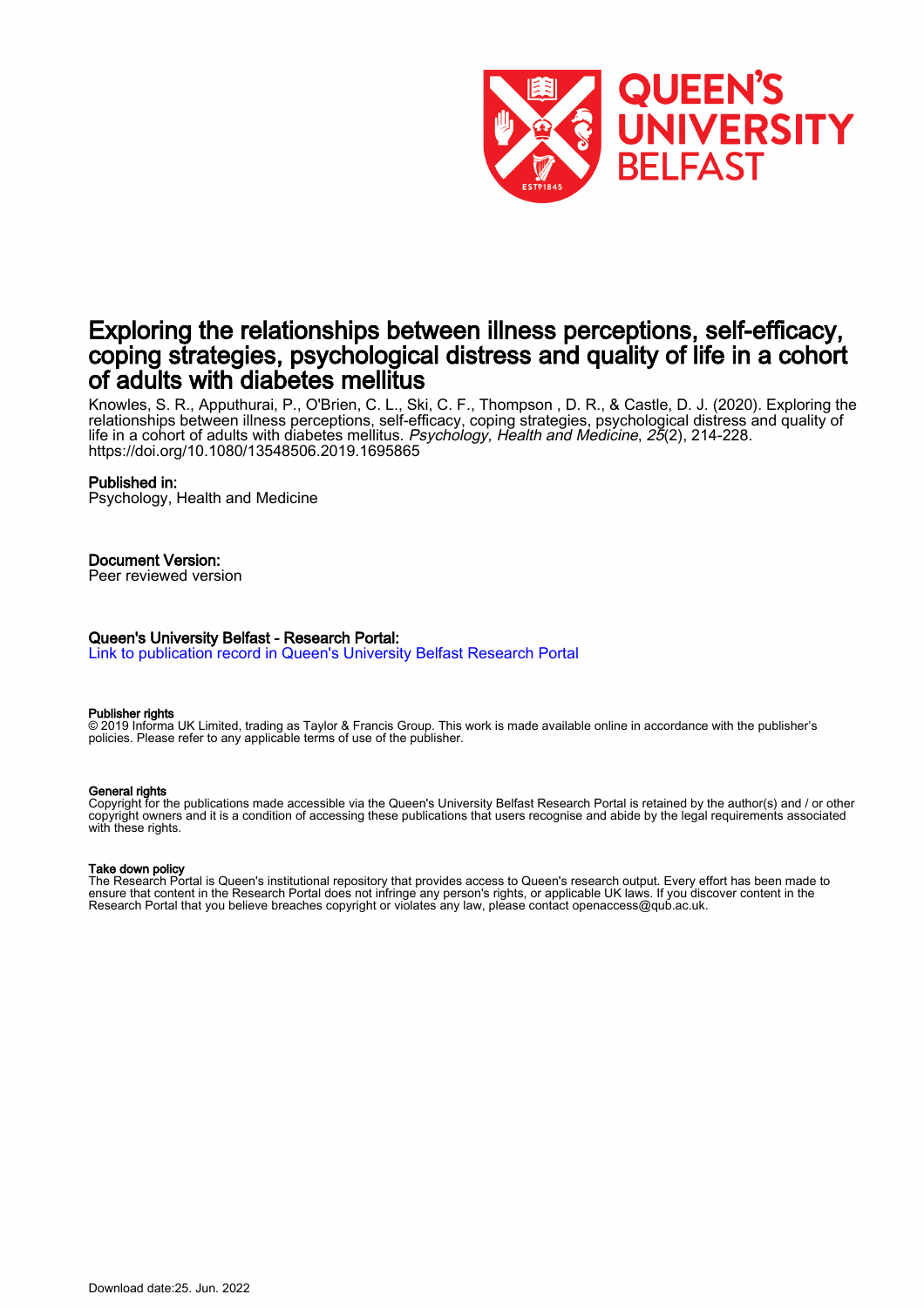# **Exploring the Relationships Between Illness Perceptions, Self-Efficacy,**

**Coping Strategies, Psychological Distress and Quality Of Life in a Cohort** 

## **of Adults with Diabetes Mellitus**

Simon R Knowles (sknowles  $(a)$ swin.edu.au)<sup>a,b,c\*</sup> ORCiD 0000-0001-8000-1000

Pragalathan Apputhurai (papputhurai $(\partial s$ win.edu.au)<sup>a</sup>

Casey L O'Brien (Casey.OBrien@svha.org.au)<sup>b,c</sup>

Chantal F Ski  $(C.Ski@qub.ac.uk)^{b,d}$ ORCiD 0000-0003-1324-2933

David R Thompson (David.Thompson  $(\partial_t qab \cdot ac \cdot uk)^{b,d}$ ORCiD 0000-0001-8518-6307

David J Castle (David.Castle@svha.org.au)<sup>b,c</sup>

*aSwinburne University, Department of Psychology, Faculty of Health, Arts and Design, Melbourne, VIC 3122, Australia* 

*bThe University of Melbourne, Department of Psychiatry, Melbourne, VIC 3010, Australia* 

*c St. Vincent's Hospital, Mental Health Service, Melbourne, VIC 3065, Australia* 

*d Queen's University Belfast, School of Nursing and Midwifery, Belfast, BT9 7BL, UK* 

\*Corresponding author;

Running head: Validation of the CSM in a diabetes cohort.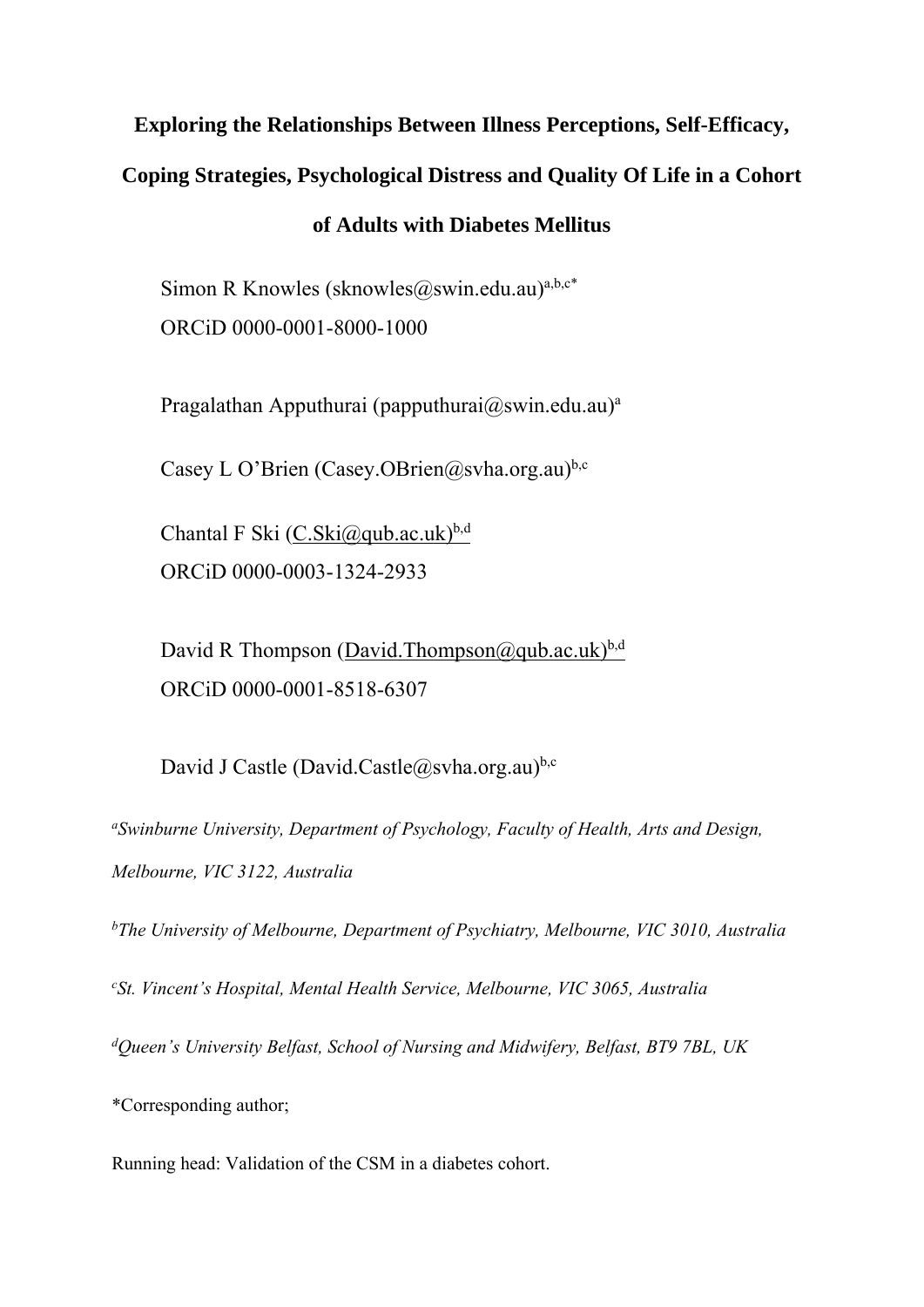# **Exploring the Relationships Between Illness Perceptions, Self-Efficacy, Coping Strategies, Psychological Distress and Quality Of Life in a Cohort of Adults with Diabetes Mellitus**

#### **Abstract**

Diabetes has a significant negative impact on mental health and quality of life (QoL). Underpinned by the Common Sense Model (CSM) the mediating role of coping patterns, self-efficacy, anxiety and depression symptoms on the relationship between illness perceptions and QoL in patients diagnosed with diabetes was evaluated. A total of 115 participants with diabetes (56, Type 1; 59, Type 2), 51% female and average age of 52.69 (SD=15.89) in Australia completed self-report measures of illness perceptions and psychological wellbeing. Baseline measures included illness perceptions, coping styles, psychological distress (anxiety and depression symptoms), self-efficacy, and quality of life. Mediating relationships were measured using structural equation modelling. A model of good fit was identified explaining 51% of variation in QoL. Illness perceptions directly influenced QoL, maladaptive coping, self-efficacy, and anxiety symptoms. The relationship between: illness perceptions and QoL was partially mediated by anxiety; illness perceptions and depression was fully mediated by maladaptive coping and self-efficacy; and self-efficacy and QoL was partially mediated by depressive symptoms. Findings provide validation of the CSM in a diabetes cohort. Psychological interventions likely to have most benefit on psychological distress and QoL are those targeting mediating psychological processes, including maladaptive coping and self-efficacy.

Keywords: diabetes mellitus, common sense model, illness perceptions, coping, self-efficacy, anxiety, depression, quality of life.

Acknowledgements: The authors would like to thank all the participants for the support and interest in our research.

Declaration of interest statement: The authors have no competing interests to report.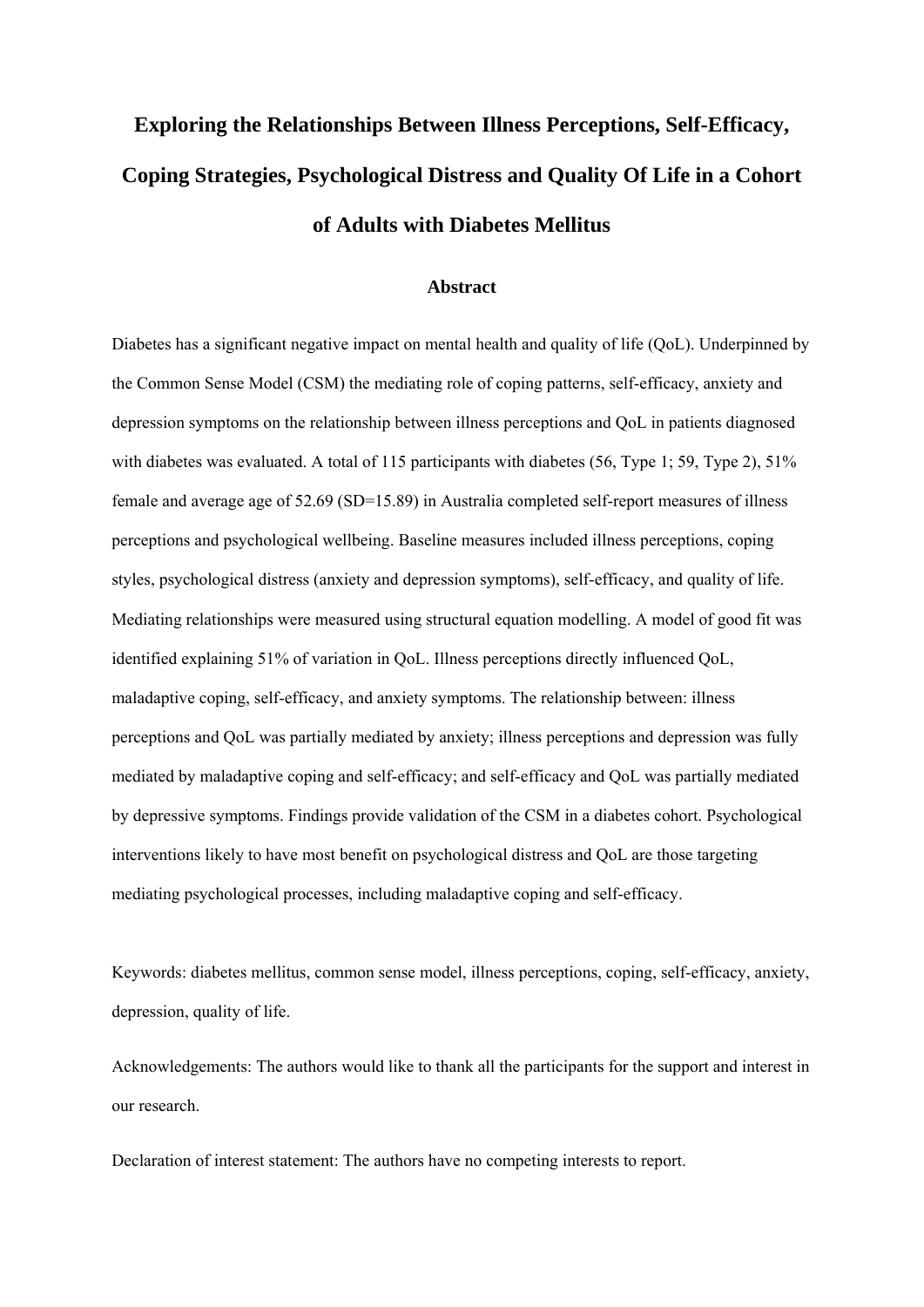Diabetes is one of the largest health emergencies of the 21st century (Baker IDI, 2012; International Diabetes Federation, 2015). From 1980 to 2014, the global prevalence of diabetes nearly doubled from 4.7% to 8.5% in adults (World Health Organization, 2016). In Australia, the prevalence of diabetes was estimated as 6.3% in 2015 (International Diabetes Federation, 2015) and was directly associated with a national annual health-care expenditure of AU\$1.7 billion in 2008-2009 (Australian Institute of Health and Welfare, 2013). Further, as a contributing factor to a number of other health conditions (e.g., coronary heart disease), diabetes was reported as an underlying or associated cause of 10% of all Australian deaths in 2011 (Australian Institute of Health and Welfare, 2014).

 In addition to the physical complications, reviews and meta-analyses show that individuals with diabetes are likely to have higher levels of depression (Ali, Stone, Peters, Davies, & Khunti, 2006; Anderson, Freedland, Clouse, & Lustman, 2001; Barnard, Skinner, & Peveler, 2006; Baumeister, Hutter, & Bengel, 2012; Renn, Feliciano, & Segal, 2011; Roy & Lloyd, 2012) and poorer quality of life (QoL) (Badescu et al., 2016; Norris et al., 2011; Petrak, Baumeister, Skinner, Brown, & Holt, 2015) than the general population. Comorbid depression has been associated with poorer glycemic control (Ali et al., 2010; van der Feltz-Cornelis et al., 2010), lower adherence to medication and poorer self-care (Ali et al., 2010; Pozzo et al., 2016; van der Feltz-Cornelis et al., 2010), as well as an elevated rate of complications such as neuropathy (Bartoli et al., 2016; van der Feltz-Cornelis et al., 2010), which add to impairment of QoL (Ali et al., 2010; Egede & Hernandez-Tejada, 2013; Goldney, Phillips, Fisher, & Wilson, 2004; Schram, Baan, & Pouwer, 2009; Smith-Palmer et al., 2016). Additionally, individuals with diabetes tend to display elevated anxiety (Fisher et al., 2008; Grigsby, Anderson, Freedland, Clouse, & Lustman, 2002; Li et al., 2008), which has also been associated with increased medical complications (Bickett & Tapp, 2016). Psychodynamic focused research has also suggested links between diabetes adaptation and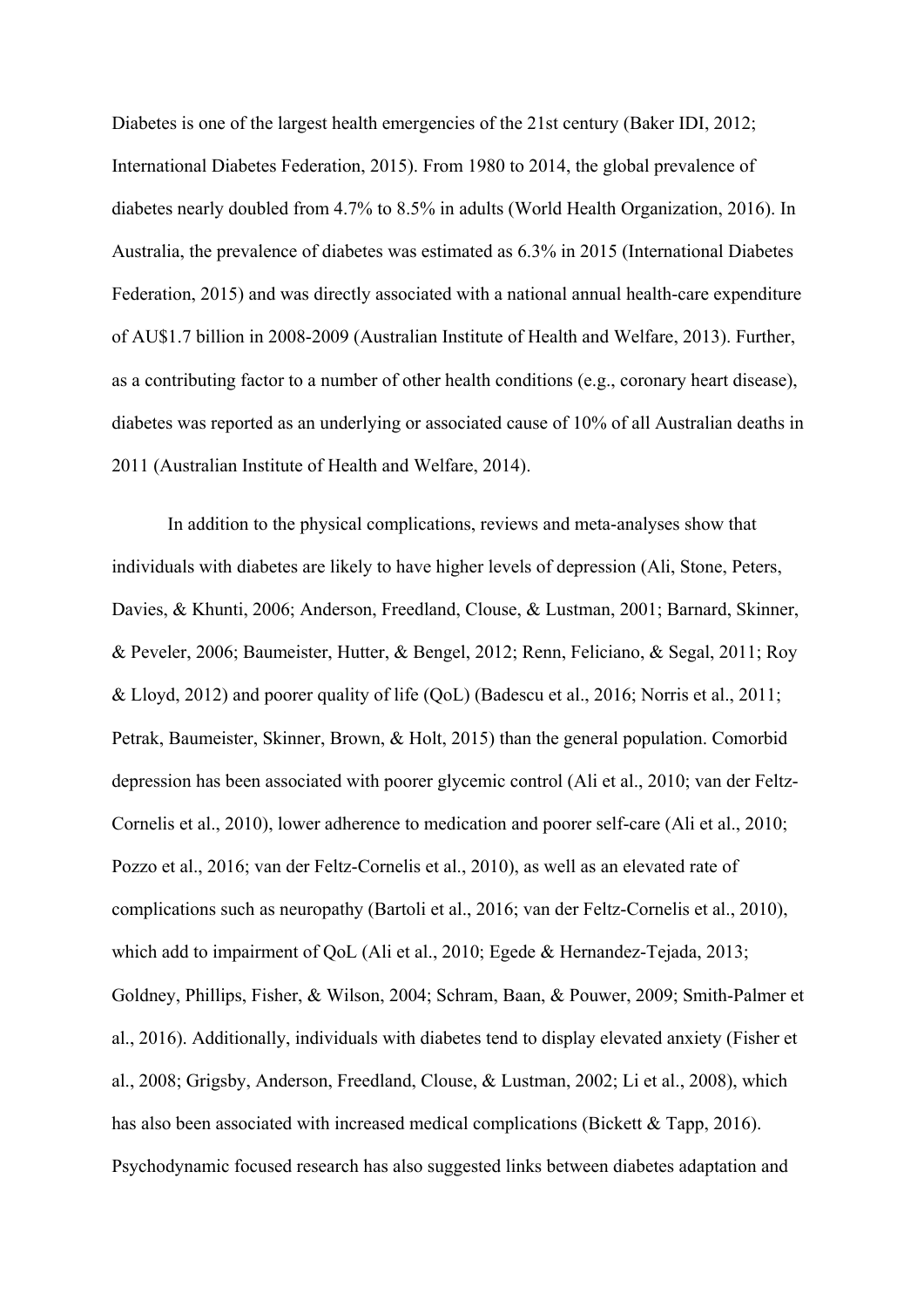unconscious defences like denial, which may negatively influence metabolic control (Marchini et al., 2018). Individuals with diabetes may also experience blame, guilt, profound loss of body image and 'pre-diabetes' identity that influence behaviour outside their awareness (D'Alberton, Nardi, & Zucchini, 2012; Marchini et al., 2018). Consequently, Australian care guidelines for Type 1 diabetes emphasise that psychological support is essential in diabetes care (Craig et al., 2011).

 The Common Sense Model (CSM) provides insight into psychological processes to target when supporting individuals with diabetes. The CSM (Leventhal, Nerenz, & Steele, 1984), proposes that disease outcomes are dependent on more than disease activity and severity, with psychological factors playing a key mediating role. The model has been applied across several chronic illnesses including arthritis, multiple sclerosis, and diabetes (see Hagger & Orbell, 2003 for a meta-analysis).

 The term 'illness perception' refers to a cognitive or emotional representation of a health threat and is a fundamental component of CSM. There are five dimensions of illness perception: consequence (beliefs regarding impact and effects of the illness), cause (beliefs about factors that contributed to or caused the illness), identity (beliefs about how the illness and its symptoms affect identity), timeline (beliefs about how long the illness and its symptoms will last), and control or cure (beliefs about whether the individual is able to control or recover from the illness) (Broadbent, Petrie, Main, & Weinman, 2006; Hagger & Orbell, 2003). In people with diabetes, more negative illness perceptions have been associated with increased emotional distress and depression (Paschalides et al., 2004; Skinner et al., 2014), and poorer QoL (Hampson, Glasgow, & Strycker, 2000; Paschalides et al., 2004; Scollan-Koliopoulos et al., 2013; Watkins et al., 2000). Illness perceptions have also been associated with poorer adherence to diabetes treatment programs and self-care recommendations (Ashur, Shah, Bosseri, Morisky, & Shamsuddin, 2015; Burns, Deschenes,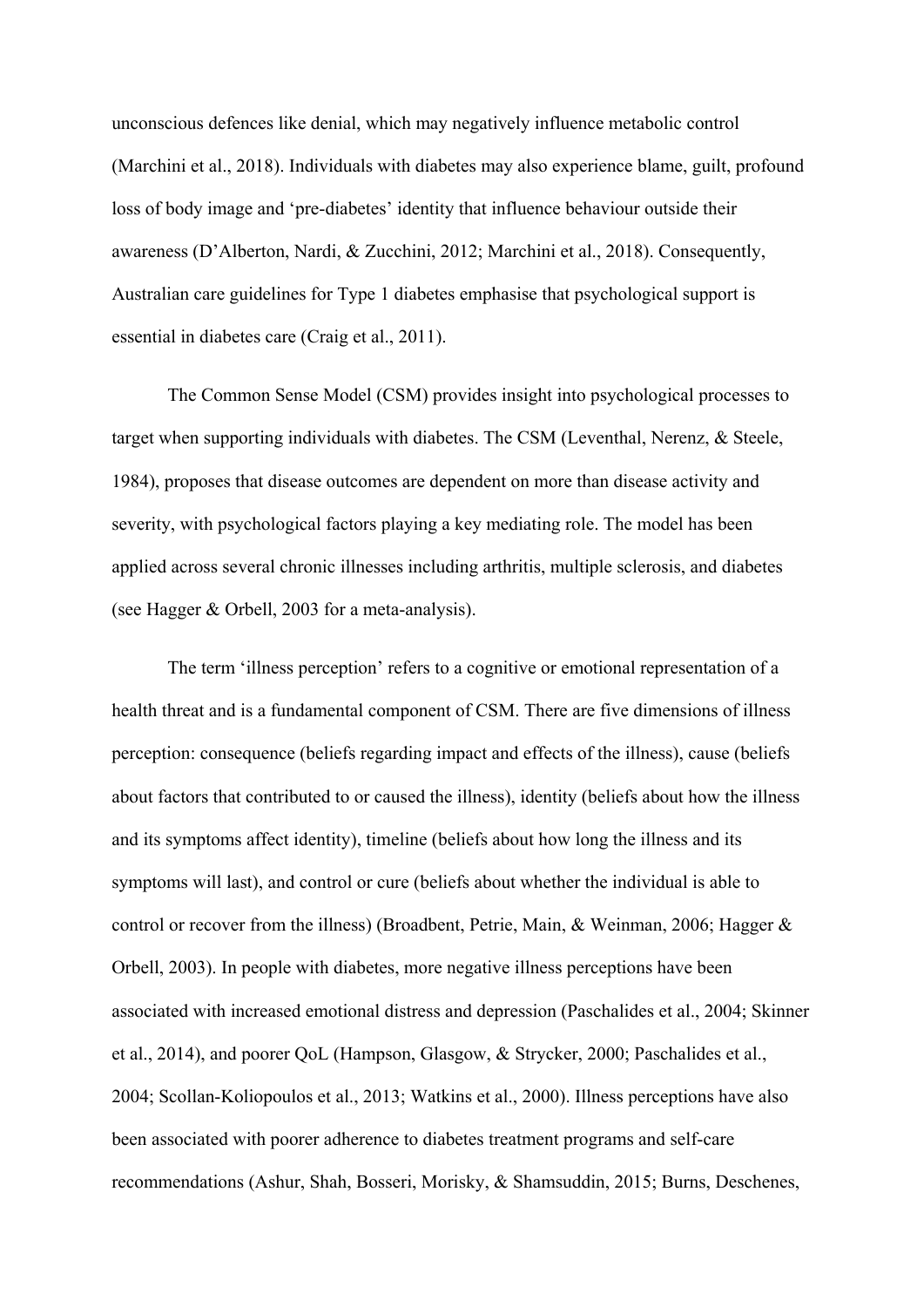& Schmitz, 2016; Glasgow, Hampson, Strycker, & Ruggiero, 1997; Hampson, Glasgow, & Toobert, 1990; Hemphill, Stephens, Rook, Franks, & Salem, 2013; Scollan-Koliopoulos, Walker, & Rapp, 2011), and found to predict coping cognitions and behaviours (Lawson, Bundy, Belcher, & Harvey, 2010; Searle, Norman, Thompson, & Vedhara, 2007).

 Coping refers to how individuals manage threats posed by a stressor (Carver, Scheier, & Weintraub, 1989; Lazarus & Folkman, 1984). Coping styles can be categorized differently, with a common division between adaptive (problem-focused) and maladaptive (emotionfocused) coping styles. Maladaptive coping refers to thoughts or behaviours aimed at managing emotional distress (e.g., blaming), while adaptive coping is focused on problemsolving and taking action towards the stressor (e.g., seeking advice) (Carver et al., 1989). Studies of adults with diabetes have shown adaptive coping styles to be associated with improved HbA1C (glycated haemoglobin) levels (Hill-Briggs & Gemmell, 2007; Smari & Valtysdottir, 1997), improved dietary behaviour (Hill-Briggs & Gemmell, 2007), enhanced blood glucose stability (Duangdao & Roesch, 2008), and lower levels of depression and anxiety (Burns et al., 2016; Smari & Valtysdottir, 1997; Sultan, Epel, Sachon, Vaillant, & Hartemann-Heurtier, 2008; Zhang et al., 2009). Conversely, increased maladaptive coping has been associated with poorer glycaemic control (Duangdao & Roesch, 2008), and higher levels of anxiety and depression (Burns et al., 2016; Clarke & Goosen, 2009; Smari & Valtysdottir, 1997; Zhang et al., 2009). Further, it has been indicated that coping styles have a greater influence on diabetes-related distress than clinical indicators (e.g., disease duration) (Karlsen, Oftedal, & Bru, 2012). The use of healthy coping strategies has become a target of psychological interventions for people with diabetes (see Thorpe et al., 2013 for a systematic review).

 Self-efficacy is an individual's belief in his/her ability to achieve certain outcomes or manage situations and has also been found to contribute to diabetes outcomes (Krichbaum,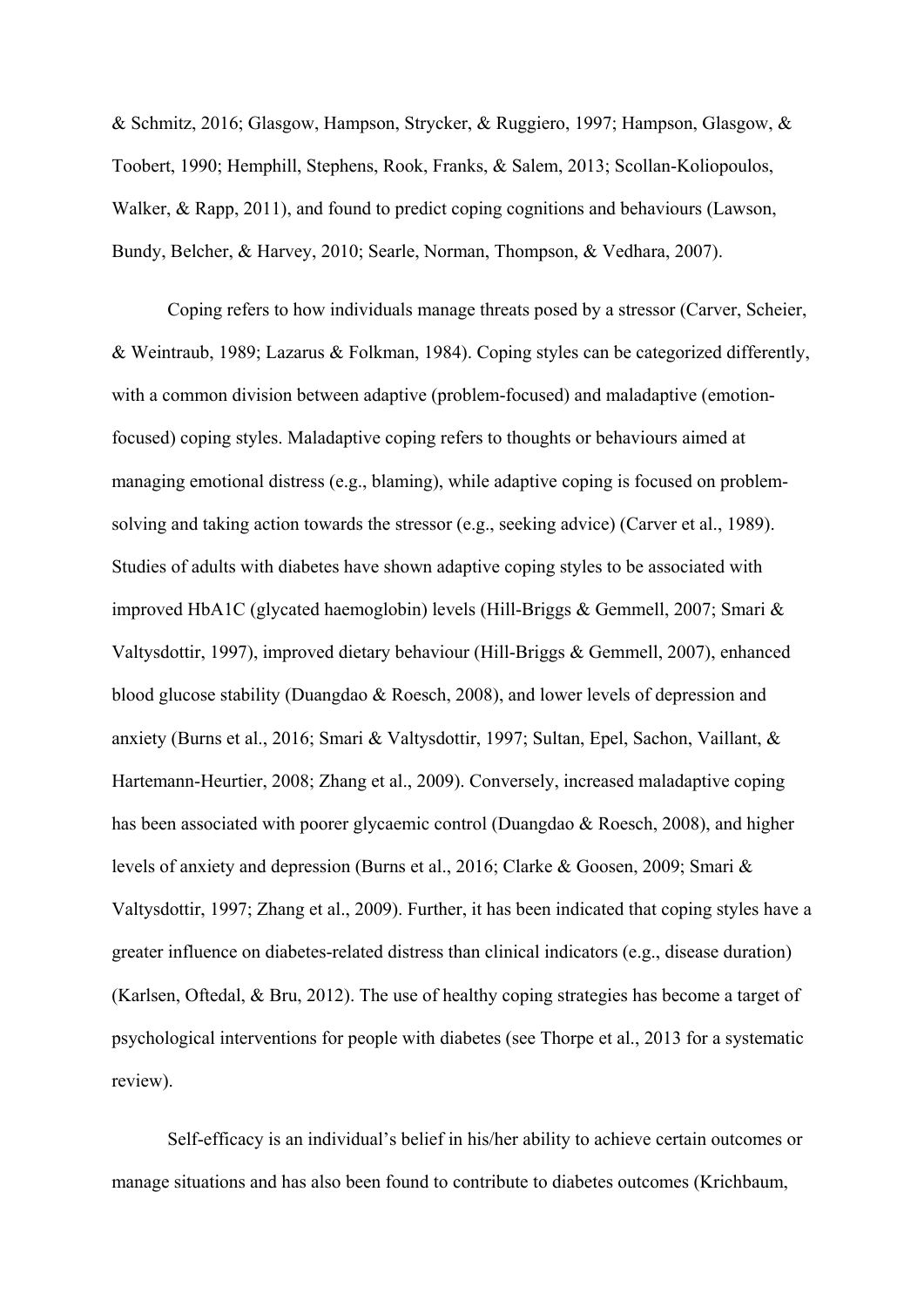Aarestad, & Buethe, 2003). Research indicates that there is a positive relationship between self-efficacy and self-care behaviours (e.g., adherence to meal plans, medication) in people with diabetes (Al-Amer, Ramjan, Glew, Randall, & Salamonson, 2016; Al-Khawaldeh, Al-Hassan, & Froelicher, 2012; Devarajooh & Chinna, 2017; Gherman et al., 2011; Hurley & Shea, 1992; Mohebi, Azadbakht, Feizi, Sharifirad, & Kargar, 2013; Sharoni & Wu, 2012; Walker, Smalls, Hernandez-Tejada, Campbell, & Egede, 2014; Wu et al., 2013). Additionally, higher levels of self-efficacy have been associated with lower levels of depression and anxiety (Imai et al., 2017; Indelicato et al., 2017; Wu et al., 2013), and better QoL (Bowen et al., 2015; Walker et al., 2014). Self-efficacy has also been found to mediate the relationship between depressive symptoms and self-care (Al-Amer et al., 2016; Cherrington, Wallston, & Rothman, 2010; Devarajooh & Chinna, 2017; Hernandez et al., 2016) in people with diabetes. These findings suggest that self-efficacy may mediate the relationship between diabetes activity and health outcomes.

 While there is considerable evidence illness perceptions, coping styles, and selfefficacy influence psychosocial outcomes in diabetes, interrelationships between these factors are not yet clearly understood. Further, to our knowledge, this is the first study in a cohort of adults with diabetes using structural equation modelling (SEM) to explore specific pathways involving self-efficacy and the relationship with quality of life via depression and anxiety symptoms. It was hypothesized that based on the CSM: (1) poorer illness perceptions and less self-efficacy and engagement in adaptive coping would be associated with greater anxiety and depressive symptoms and poorer QoL; (2) greater engagement in maladaptive coping would be associated with greater anxiety, depression and poorer QoL; and (3) self-efficacy, coping style, and anxiety and depression symptoms would mediate the relationship between illness perceptions and QoL.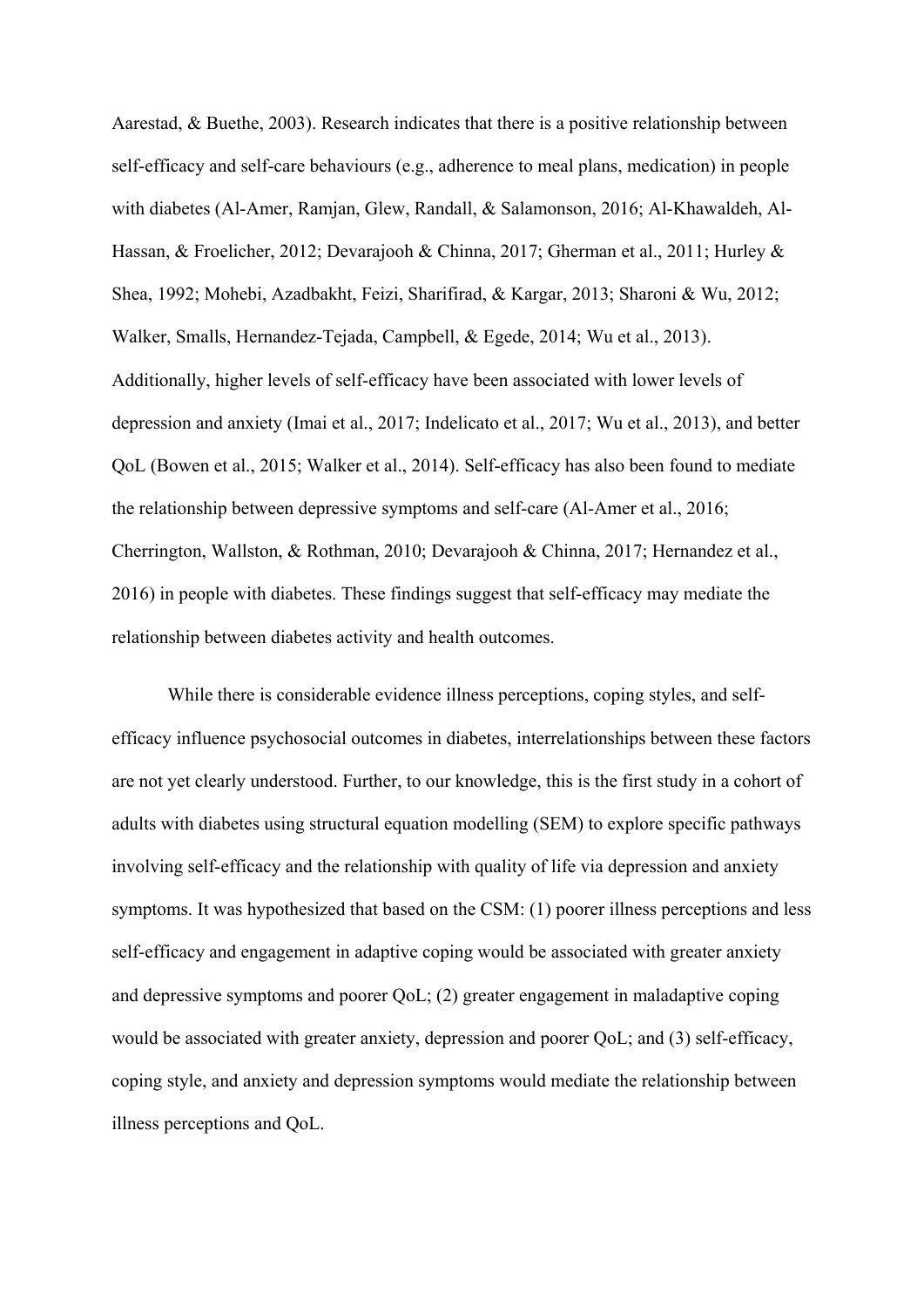#### **Materials and Methods**

## *Participants:*

A total of 115 participants (59 female with an average age 52.69 (SD=15.89)) participated in this study. Of these, 56 individuals (39 females) were diagnosed with Type 1 diabetes (average diagnosis being 20.18 (SD=13.67) years), while 59 individuals (20 females) were diagnosed with Type 2 diabetes (average diagnosis of 11.50 (SD=8.22) years). There were 43.4 percent of participants married or living with a partner, 36.3 percent were single, 9.8 percent were divorced or separated, 7.1 percent were widowed, and 3.4 percent identified their relationship as 'other'.

Approximately half the participant group reported a highest education level of undergraduate or post-graduate degree (49.1%), 23.7 percent achieving a secondary school education, and 18.4 percent a technical/vocational education. The majority of participants owned their own home (48.7%) or were privately renting (31.0%). A large proportion (41.3%) of the group were in part-time or full-time employment, 14.0 percent were unable to work due to illness, and almost one-third of participants designated their status as 'other,' most commonly specifying 'retired'. One-third of participants (37.3%) treated diabetes with daily insulin injections, 21.8 percent insulin and tablets, and 16.4 percent used insulin pump delivery. The remaining participants who reported treatment regimen noted treatment was tablets only  $(20.0\%)$  or diet only  $(4.5\%)$ .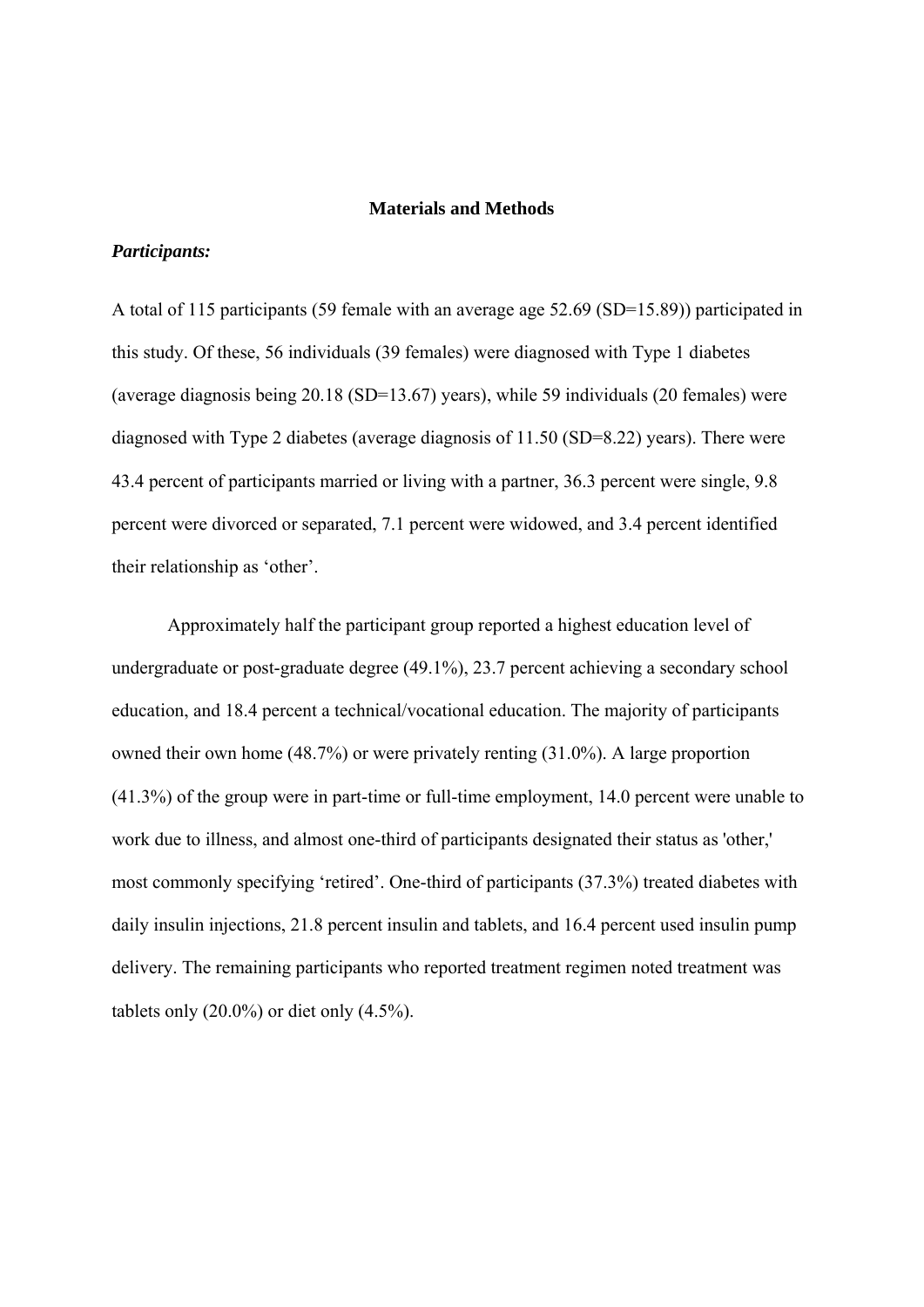### *Materials:*

## *Brief Illness Perceptions Questionnaire (BIPQ) (Broadbent et al., 2006).*

The BIPQ measures cognitive and emotional representations of illness on an 11-point rating scale. Using nine items, the following eight dimensions were assessed: consequences, timeline, personal control, treatment control, identity, concern, understanding, and emotional representation. For example, 'How concerned are you about your illness? 0 (not at all concerned) – 10 (extremely concerned)'.

 Inter-items correlational analyses were undertaken with items 3, 4 and 7 reversed, to be consistent with the other items in the scale. Confirmatory factor analyses (CFA) using the AMOS statistical package (version 24) was undertaken to check the construct as illness perceptions are likely to be conceptualised depending on the specific cohort, and this method is established in previous research (Knowles, Swan, Salzberg, Castle & Langham, 2014; Knowles, Wilson ,Connell, & Kamm, 2011). Illness perception was found to have a good model fit  $(\chi^2 p > 0.05; \chi^2/N = 1-3$ , CFI > .95, TLI > .95, SRMR < .05) and strong internal consistency (.82) using 5 items including 'Illnesses effect on life' and 'How much will treatment help'. Items were summed and averaged to attain a total illness perception score (range 0-10), with higher scores reflecting a more threatening perception of the illness.

# *Carver Brief coping questionnaire (Brief-COPE) (Carver, 1997).*

The Brief-COPE assesses an individual's coping reactions in response to a stressor. The questionnaire consists of 28 items measured on a 4-point rating scale where  $0 = 1$ haven't been doing this at all' and  $3 = 'I'$ ve been doing this a lot'. Consistent with the approach of Carver et al. who recommend using cohort specific data to explore higher-order factors, and previous research (Knowles, Swan, Salzberg, Castle & Langham, 2014), an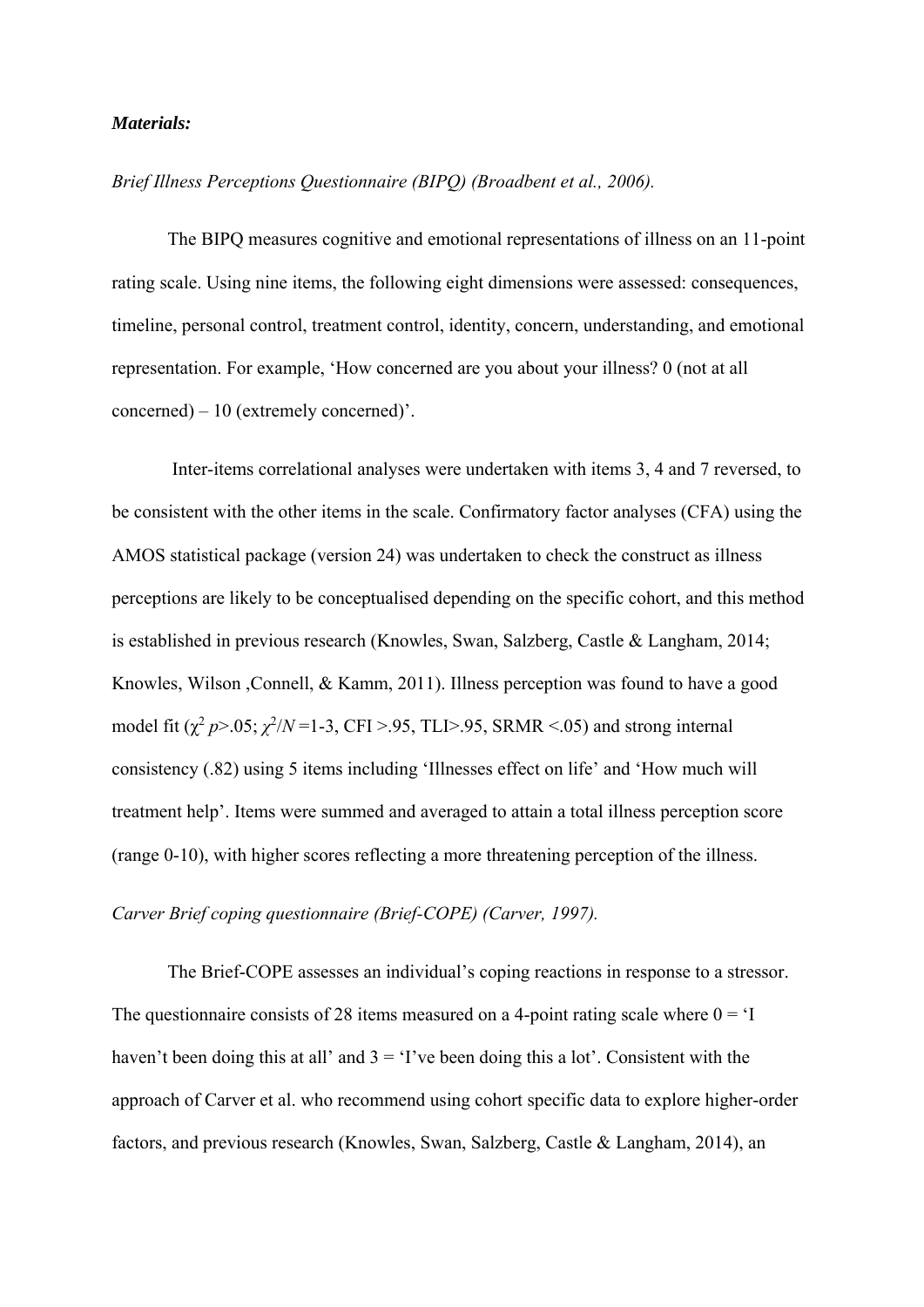exploratory factor analysis using principle factor axis with an Oblimin rotation was performed using all scale items. For parsimony, the first two components were chosen as they represented the most variance and had strong component weights. The two components were then assessed using CFA and Cronbach alpha with item-if-deleted analyses.

The first component was identified as 'maladaptive coping' and had good fit and internal consistency (.78) using 8 items including 'I've been using alcohol or other drugs to make myself feel better', and 'I've been giving up trying to deal with it'. The second component was identified as 'adaptive coping' and had good fit and internal consistency (.81) using 8 items including 'I've been concentrating my efforts on doing something about the situation I'm in' and 'I've been taking action to try to make the situation better'.

### *General Self-efficacy Scale (GES) (Schwarzer & Jerusalem, 1995)*

The GES is a 10-item scale assessing self-efficacy, which is defined by the authors as optimistic self-beliefs to cope with a variety of difficult demands in life. Each item is assessed on a 4-point scale where  $1 = \text{`not at all true' and } 4 = \text{`exactly true'. For example, 'I}$ can solve most problems if I invest the necessary effort'. Items are summed giving a score range of 10 to 40, with higher scores reflecting greater self-efficacy. The GES data indicated excellent internal consistency (0.91).

## *Hospital Anxiety and Depression Scale (HADS) (Zigmond & Snaith, 1983)*

The HADS is a 14-item scale assessing anxiety and depression symptoms. Each item is scored on a 4-point scale. Seven items assess anxiety (e.g., 'Worrying thoughts go through my mind  $[0 =$  only occasionally  $-3 =$  a great deal of the time]'), and seven items assess depression (e.g., 'I still enjoy the things I used to enjoy  $[0 =$  definitely as much – 3 = hardly at all]'). Summed subscale values are interpreted as 0-7 (normal), 8-10 (mild), 11-15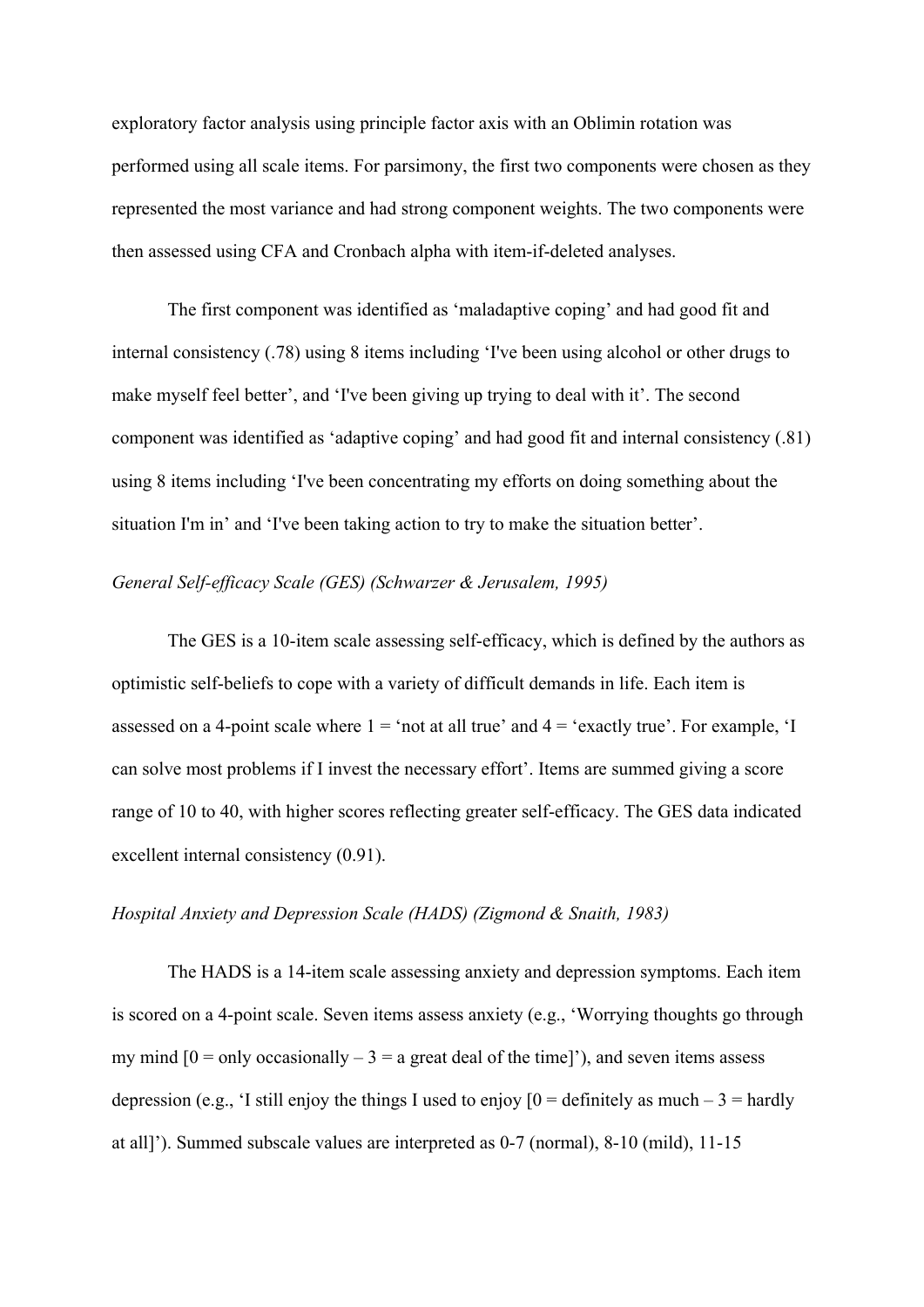(moderate), and 16-21 (severe) (Snaith, 2003). The HADS displayed good internal consistency (overall HADS 0.86; HADS Anxiety 0.86; HADS Depression 0.77).

*Diabetes Quality of Life Brief Clinical Inventory (DQoL-Brief) (Burroughs, Desikan, Waterman, Gilin, & McGill, 2004)* 

The DQoL-Brief measures diabetes-specific QoL across 15 items and displayed good internal consistency (0.84). Each item is assessed on a 5-point scale. For example, 'How satisfied are you with your current diabetes treatment? (1 = very satisfied  $-5$  = very dissatisfied)'. Items are summed and averaged to attain an overall QoL score, with higher scores reflecting poorer QoL.

## *Procedures:*

Patients attending the diabetes clinics at two metropolitan hospitals in Australia were invited to participate. Potential participants with diabetes were identified by the diabetes clinical staff (e.g. endocrinologist, diabetes educator) and provided with a study flyer and/or invited to meet with a research assistant in the clinic to discuss further. Clinical staff also obtained patient permission to provide researchers with patient contact details for follow-up. If agreeable, people with diabetes were approached, informed and formally consented by a research assistant. Study flyers were also posted online through community organisations such as Diabetes Australia so people from the wider community could self-refer to the study.

This study utilised baseline data that was collected for a randomised controlled trial (RCT) of a diabetes-focused intervention program. Inclusion criteria were: (1) have a diabetes diagnosis, confirmed by medical records; (2) be aged 18 years or above; and (3) able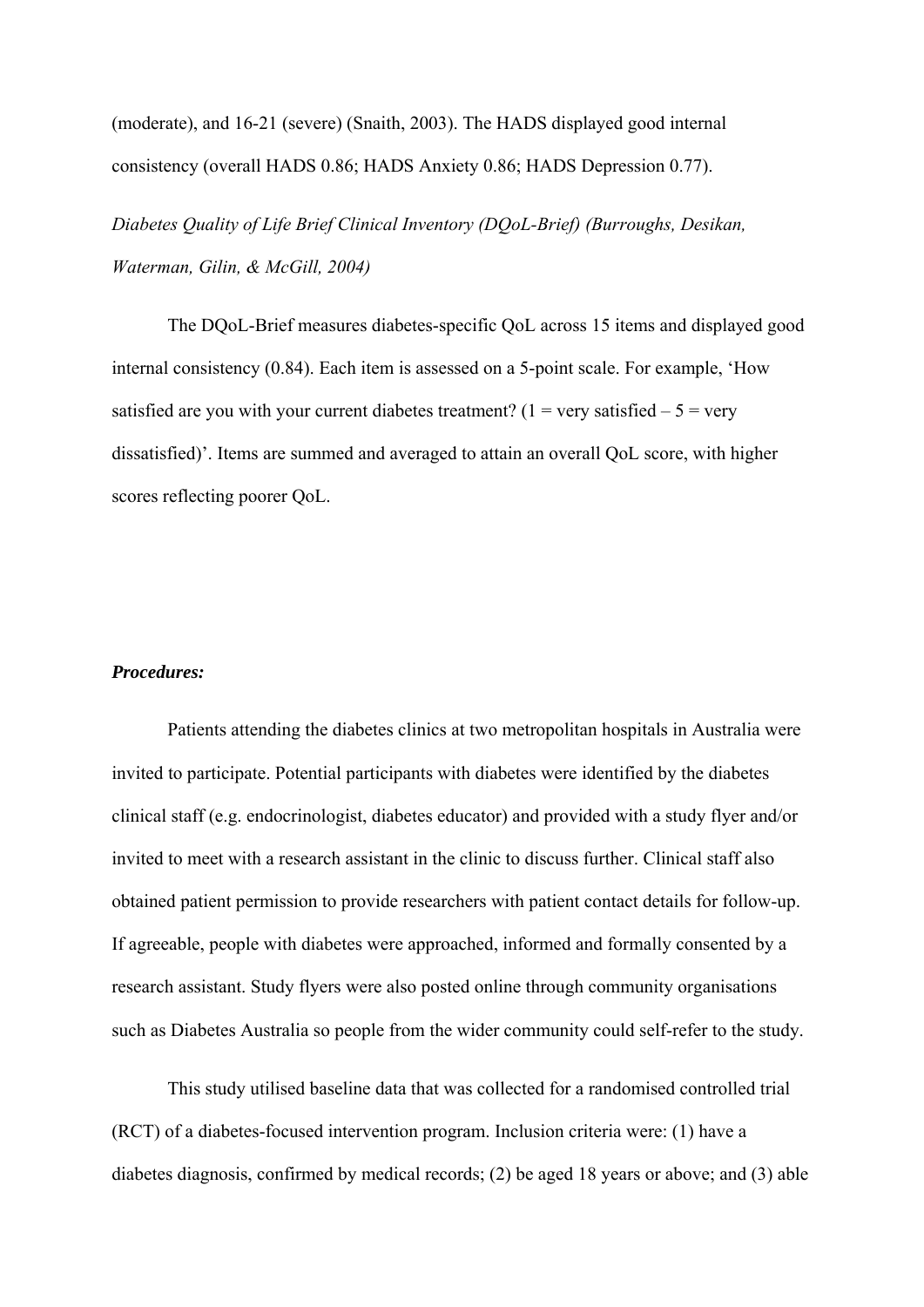to converse in English without interpreter. Exclusion criteria were: (1) presence of developmental disability or amnestic syndrome impairing ability to learn from the intervention; and (2) comorbid serious acute medical illness defined by treating physician.

Participants completed questionnaires at a time and place convenient to them, and returned questionnaires to staff at the diabetes unit or by pre-paid envelope. The study protocol was approved by the local research ethics committee. An executive steering committee (all authors) oversaw project planning, procedures and ongoing data collation.

#### *Statistical analyses:*

Exploratory analysis and visual inspection of the data indicated all study variables met necessary assumptions required for structural equation modelling (SEM) (e.g., normality, linearity). Correlational analyses were undertaken to compare the relationship between study variables. Consistent with the CSM, a SEM was specified using the AMOS statistical package. As recommended by Hu and Bentler (Hu & Bentler, 1999), criteria used to specify paths or variables to be removed were based on inspection of standardized residuals, modification indices, and a significant improvement in fit (i.e., significant change in  $\chi^2/N$  and an increase in standard goodness of fit measures  $[\chi^2 P > 0.05; \chi^2/N = 1-3$ , Root Mean Square Error of Approximation (RMSEA) < 0.07, Comparative Fit Index (CFI) > 0.95, Goodness of Fit Index (GFI)  $> 0.95$ ]).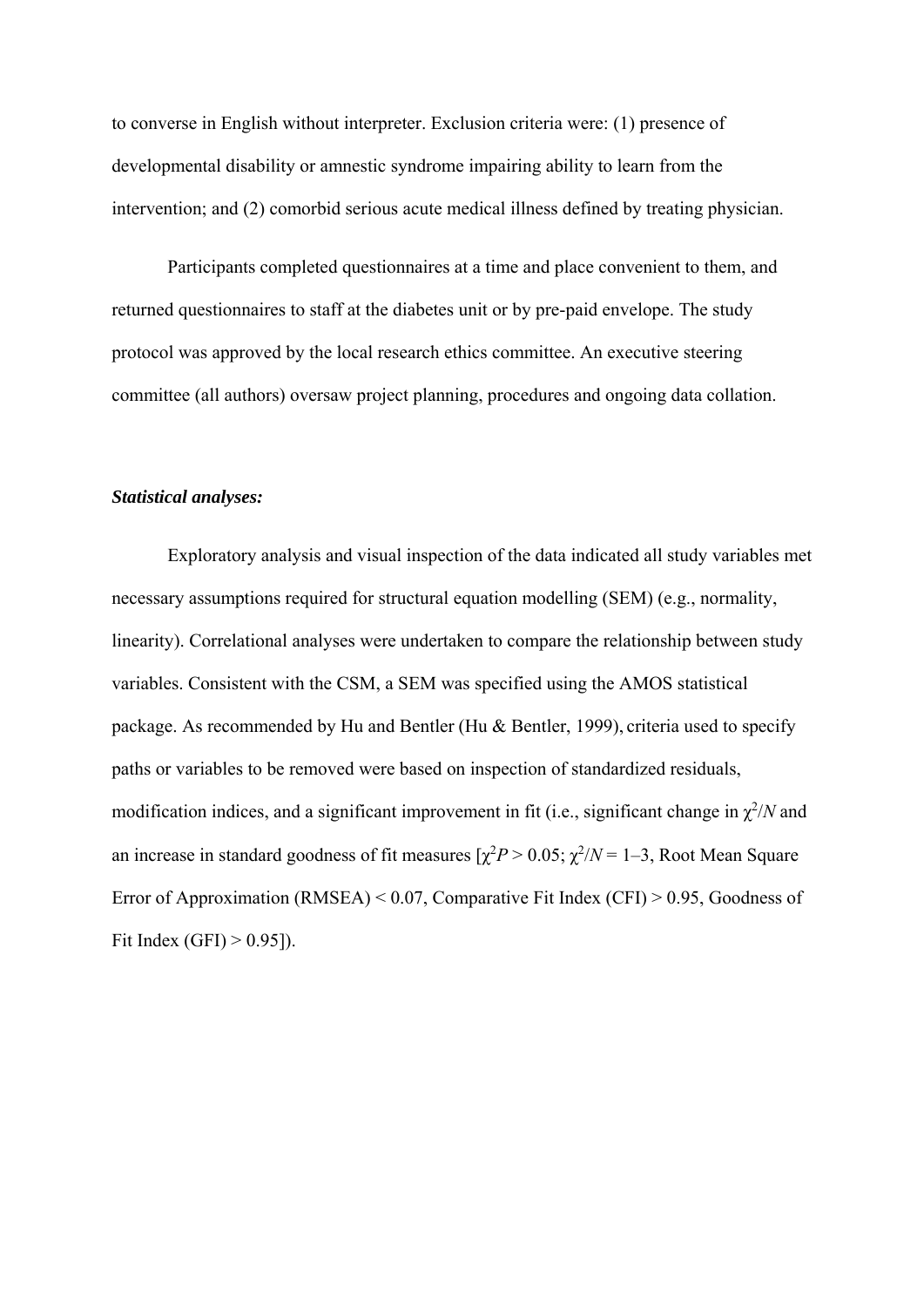#### **Results**

Initial screening across Type 1 diabetes versus Type 2 diabetes indicated non-significant differences across marital status ( $\chi^2(4) = 8.24$ , p< .083), but significant differences between gender and diabetic types (61% of female were affected by Type 1 diabetes, whereas only 28.3% of males had Type 1 diabetes;  $\chi^2(1) = 15.98$ , p< .001). In relation to age, people with Type 1 diabetes were significantly younger than those with Type 2 (*M=*43.21, SD=14.06 vs *M=60.69, SD=12.10*), t(110)=7.07, p<.001. Participants with Type 1 diabetes had significantly higher scores on illness perceptions (*M=*5.57, SD=1.82 vs *M=4.51, SD=2.22*), t(110)=2.27, p<.007 QoL (*M=*2.64, SD=.58 vs *M=2.21, SD=.55*), t(110)=3.98, p<.001 and anxiety (*M=*7.49, SD=3.85 vs *M=5.86, SD=4.13*), t(110)=2.13, p<.035 than those with Type 2. Non-significant differences were found between patients with Type 1 diabetes versus patients with Type 2 diabetes for self-efficacy (*M=*30.27, SD=3.37 vs *M=29.93, SD=6.18*), t(110)=0.35, p=.724, maladaptive coping (*M=*0.78, SD=.52 vs *M=.66, SD=.55*), t(110)=1.12, p=0.265 and adaptive coping (*M=1.07*, SD=0.56 vs *M=1.12, SD=.60*), t(110)=.43, p=.667.

As shown in Table 1, illness perceptions were found to have a significant positive correlation with maladaptive coping, psychological distress and QoL and a significant negative correlation with self-efficacy. Results suggest that poorer perceptions relating to illness are associated with greater engagement in maladaptive coping, increased psychological symptoms, and reduced self-efficacy. Adaptive coping was not found to correlate significantly with any study variables. Quality of life was found to have a significant negative correlation with maladaptive coping and psychological distress. These results suggest that poorer QoL is associated with higher psychological distress.

Table 1. Pearson's correlation and descriptive statistics of the scales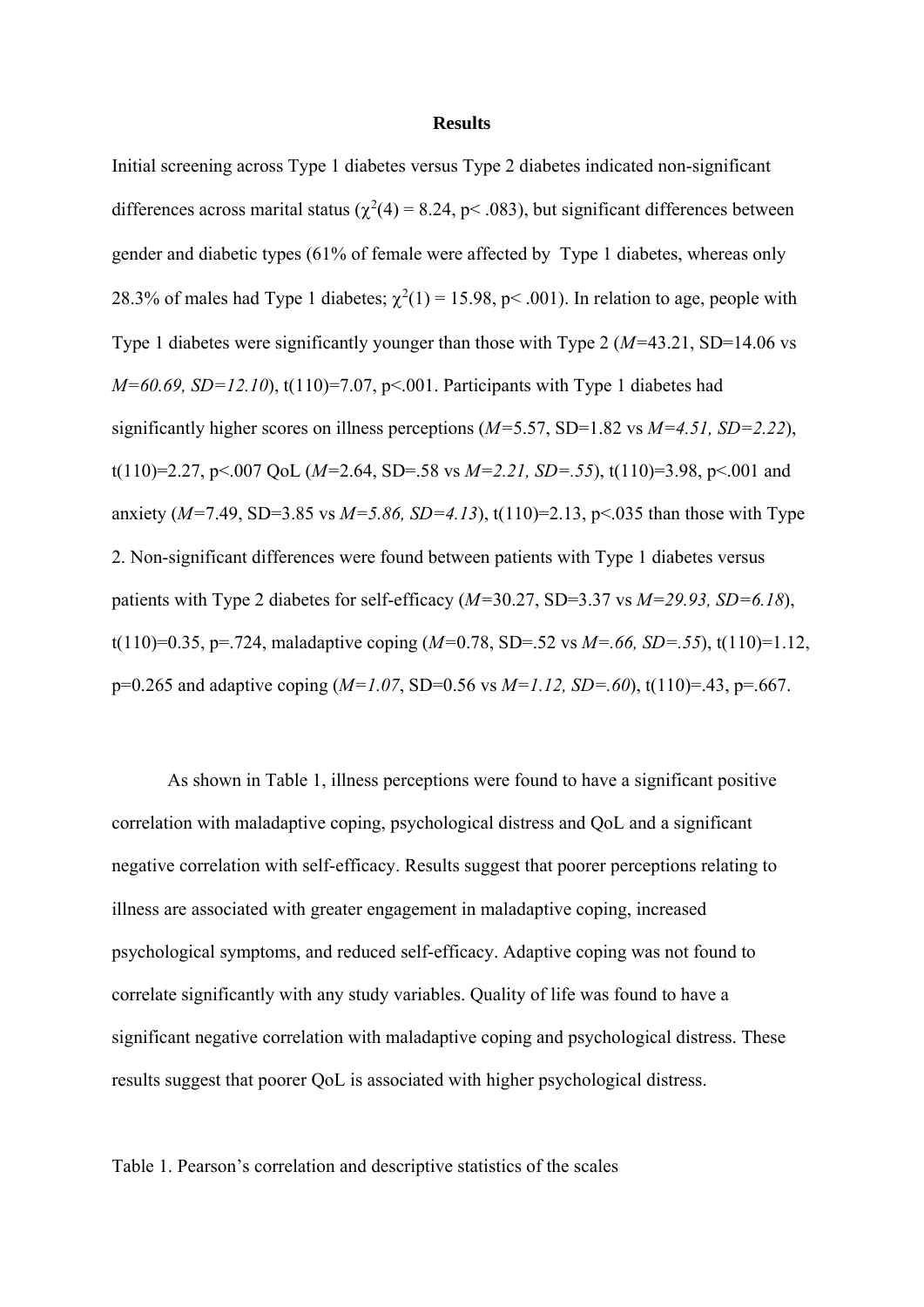Consistent with the CSM, illness perceptions, maladaptive- and adaptive coping, selfefficacy, psychological distress (anxiety and depression symptoms) and QoL were specified in a structural equation model. The initial model was informed by the CFA and was saturated with the validated measurement models of each variable, represented as latent variables. To reduce measurement error in the model, single indicator latent variables were specified with subscale internal consistency and variance.

The final model was derived by removing non-significant pathways or variables that did not add significantly to the model's fit. This process of removal continued until the final model was parsimonious, theoretically valid, and provided best fit. Based on this iterative process, several paths and variables were identified as non-significant contributors to the model. Thus, pathways between illness perceptions and adaptive coping, illness perceptions and self-efficacy, adaptive coping and depressive symptoms and adaptive coping and anxiety symptoms were removed.

Figure 1. Final SEM model  $(p = ** < .001, * < .01)$ 

The final model (Figure 1) had a good fit  $(\chi^2(4) = 9.4, p = 0.052, RMSEA < 0.07, CFI >$  $0.97$ , GFI  $> 0.97$ , SMSR  $\leq 0.05$ ). This model was run with age and gender as control variables and the analysis indicated age and gender did not confound the relationships specified in the model. Fifty-one percent of variation in QoL was explained by this model. Illness perceptions had a significant direct influence on QoL ( $\beta$  = 0.48,  $p$  < 0.001). Illness perceptions had a significant direct influence on maladaptive coping, self-efficacy, and anxiety symptoms ( $\beta$  = 0.36,  $p < 0.001$ ,  $\beta = -0.44$ ,  $p < 0.001$ ,  $\beta = 0.21$ ,  $p < 0.01$ , respectively). The relationship between illness perceptions and QoL was partially mediated by anxiety symptoms. The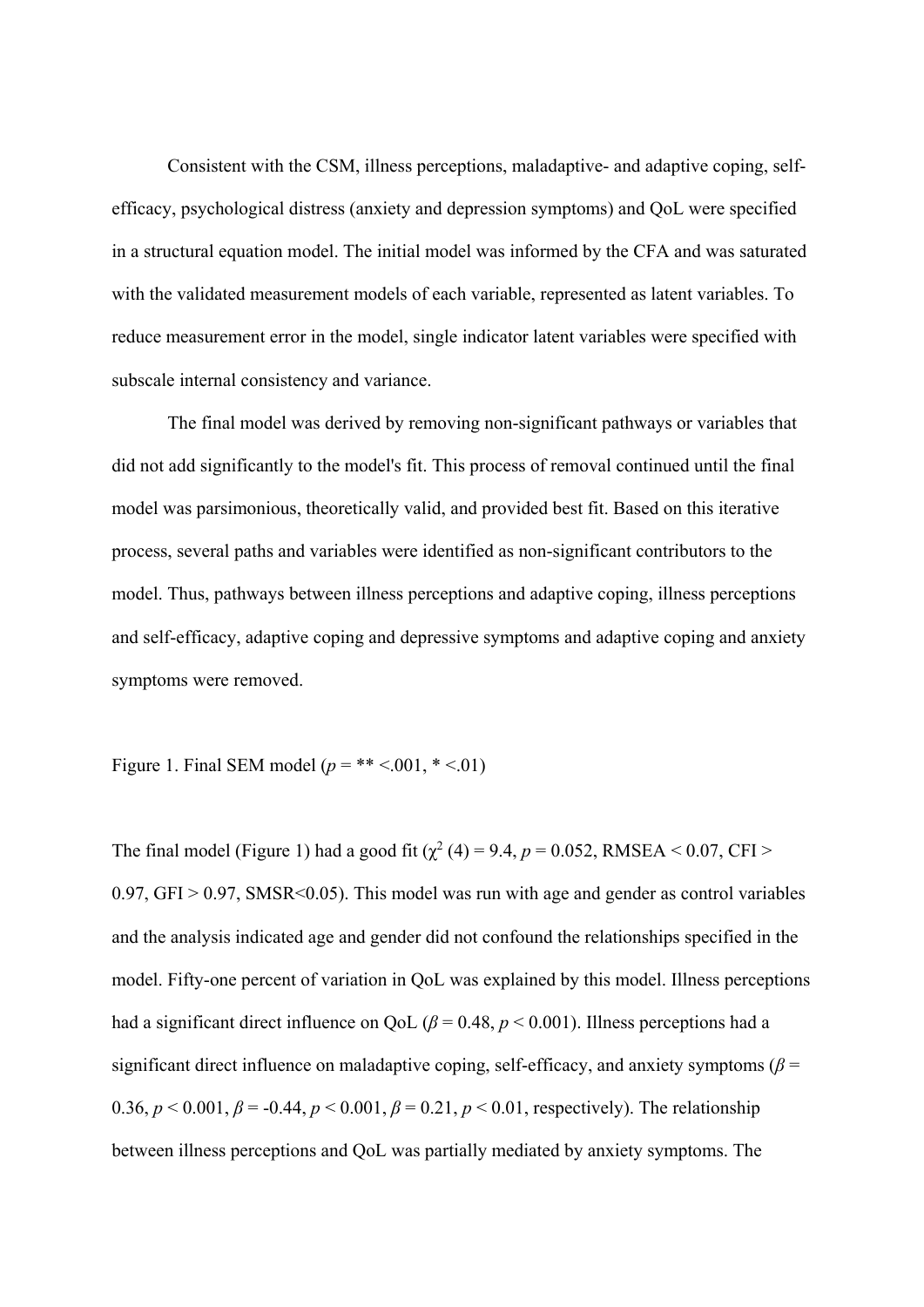relationship between illness perceptions and depressive symptoms was fully mediated by maladaptive coping and self-efficacy. The relationship between self-efficacy and QoL was partially mediated by depressive symptoms, whilst the relationship between maladaptive coping and QoL was fully mediated by depression and anxiety symptoms. There was a significant positive correlation between depression and anxiety symptoms ( $p$ < 0.05).

#### **Discussion**

There is a paucity of systematic evaluation of the psychological consequences and associations with diabetes outcomes. In this context, the study reported here aimed to explore mediating relationships between illness perceptions, coping styles, self-efficacy, and psychological distress in individuals with diabetes.

Support for our first hypothesis was found in that poorer illness perceptions and less self-efficacy would be associated with greater anxiety, depressive symptoms and poorer QoL. These findings are consistent with past research demonstrating that poorer illness perceptions are associated with anxiety and depression (Paschalides et al., 2004; Skinner et al., 2014) and poorer QoL (Hampson et al., 2000; Paschalides et al., 2004; Scollan-Koliopoulos et al., 2013; Watkins et al., 2000); and that less self-efficacy is associated with anxiety and depression (Imai et al., 2017; Indelicato et al., 2017; Wu et al., 2013) and poorer QoL (Bowen et al., 2015; Walker et al., 2014). While in line with the hypothesized direction, adaptive coping did not have a significant association with anxiety, depressive symptoms, or QoL. This finding is inconsistent with past research which has demonstrated adaptive coping to have beneficial impact on depression and anxiety (Burns et al., 2016; Smari & Valtysdottir, 1997; Sultan et al., 2008; Zhang et al., 2009). Support for our second hypothesis was found, in that greater engagement in maladaptive coping was associated with anxiety and depressive symptoms and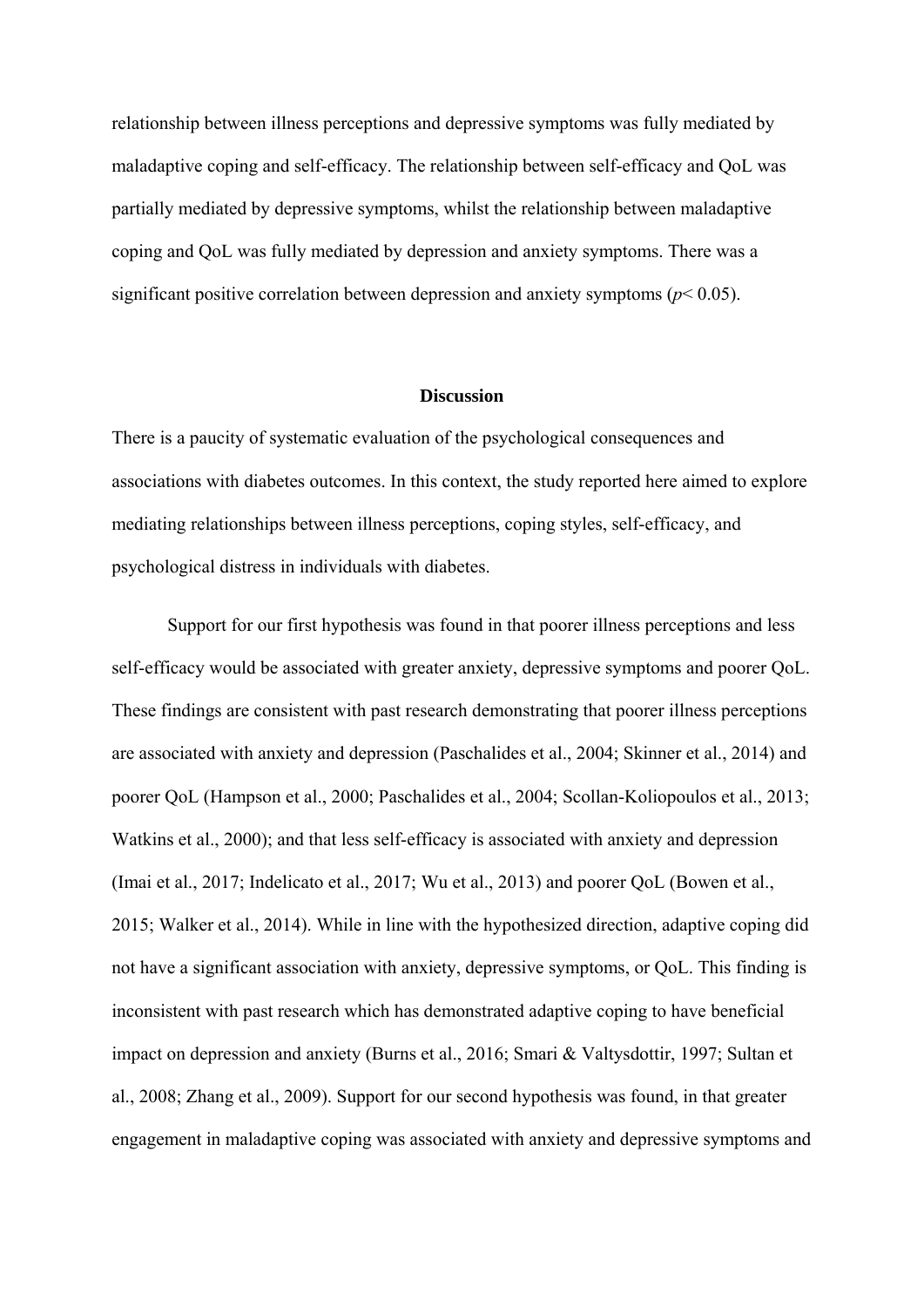poorer QoL, again compatible with previous studies (Burns et al., 2016; Clarke & Goosen, 2009; Smari & Valtysdottir, 1997; Zhang et al., 2009)..

To explore these relationships simultaneously, and assess potential mediating pathways as proposed by the CSM, a SEM approach was undertaken. Consistent with the CSM, and in support of our third hypothesis was the finding that self-efficacy, coping style (specifically maladaptive coping), and anxiety and depression symptoms were mediators between illness perceptions and QoL. Also consistent with the CSM and past research was the finding that illness perceptions directly influenced on QoL as well as acting via multiple mediators (Hagger, Koch, Chatzisarantis, & Orbell, 2017; Hagger & Orbell, 2003; Knowles, Wilson, Connell, & Kamm, 2011). While it is known that self-efficacy can act as a mediator for example between depressive symptoms and self-care (Al-Amer et al., 2016; Cherrington et al., 2010; Devarajooh & Chinna, 2017; Hernandez et al., 2016), the current findings provide further evidence for the important role of self-efficacy and its impact on psychological well-being; directly on depression and indirectly on anxiety symptoms, via maladaptive coping. Consistent with past research, maladaptive coping was found to be a strong and significant mediator between illness perceptions and anxiety and depressive symptoms (Hagger et al., 2017; Knowles et al., 2017; Knowles et al., 2011). Also consistent with past research reporting that poorer psychological well-being is associated with reduced QoL (Ali et al., 2010; Egede & Hernandez-Tejada, 2013; Goldney et al., 2004; Schram et al., 2009; Smith-Palmer et al., 2016), was the current finding that anxiety and depressive symptoms acted as mediators influencing QoL. This study's results provide further evidence for the significant associations between diabetes, psychological well-being and QoL for a cohort of adults with diabetes which supports guidelines recommending the integration of psychological care to optimise diabetes management and better outcomes (Craig et al., 2011).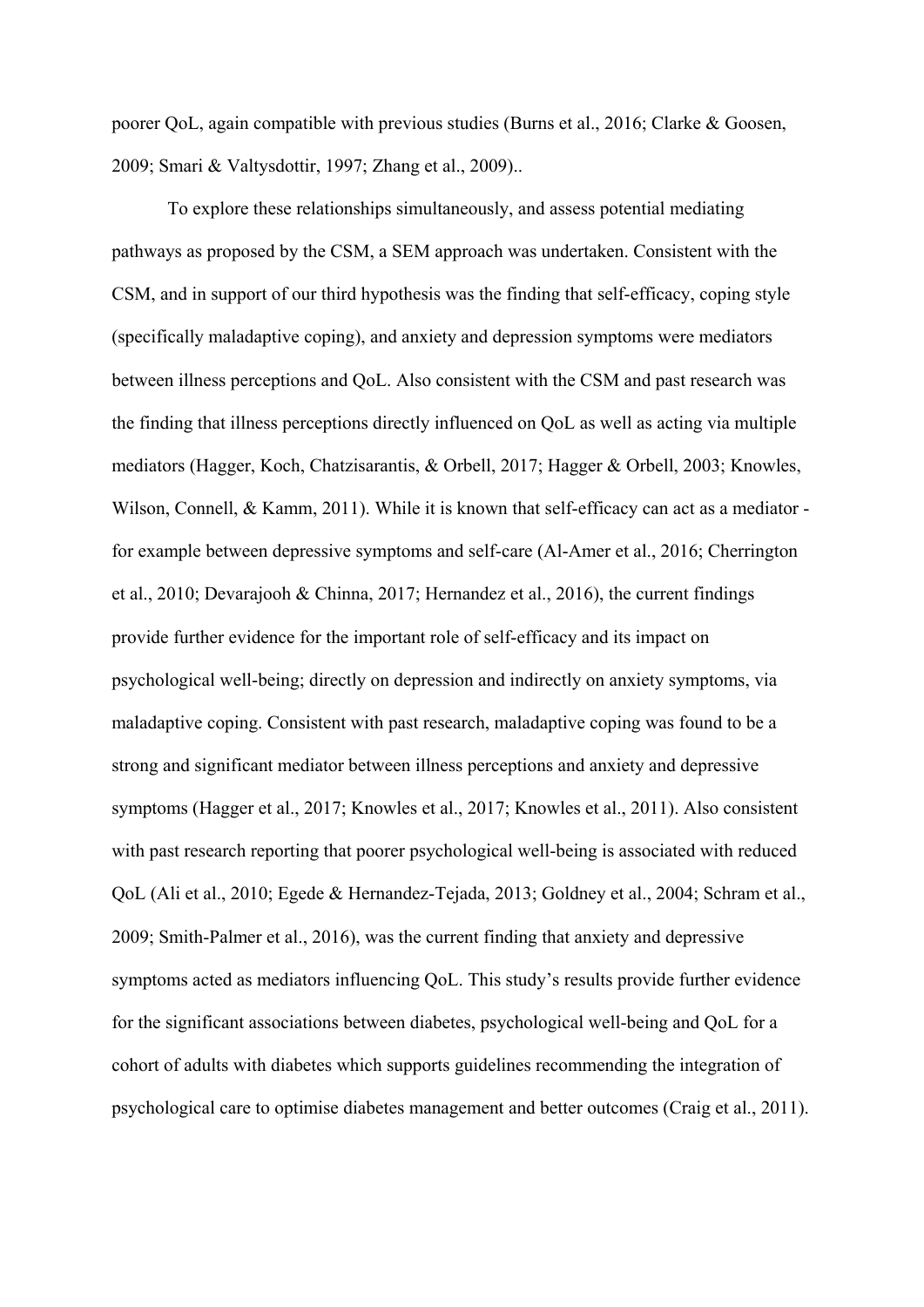The findings from the current study suggest that the way in which individuals perceive their diabetes, their self-efficacy relating to managing life challenges, and the coping strategies they engage in (especially maladaptive coping) are associated with psychological well-being and QoL. It follows that interventions like mindfulness, designed to increase awareness and attention, may assist people to become more aware of their perceptions and how they wish to approach their illness differently; emerging evidence suggests mindfulness based interventions may positively impact wellbeing and quality of life in people with diabetes (e.g. Schroevers et al., 2015; van Son et al., 2013). The identified mediating pathways provide further support for past research that has identified both self-efficacy (Al-Amer et al., 2016; Cherrington et al., 2010; Devarajooh & Chinna, 2017; Hernandez et al., 2016) and individual coping patterns (American Association of Diabetes Educators, 2017; Thorpe et al., 2013) as a potential focus of psychological intervention to promote optimal health and QoL despite living with a chronic illness.

All variables were measured subjectively with self-report questionnaires in this study, therefore reporting bias may exist such as the impact of socially desirable responding (Caputo, 2017). Further, lack of homogenous administration may have impacted validity as participants completed questionnaires at any time or place they deemed convenient. The lack of disease activity data (e.g., HbA1c) limits the generalizability of the results. As the study was cross-sectional, true causal (mediational) relationships could not be tested. Due to the limited sample size, individuals with Type 1 and Type 2 diabetes were analysed together in the final model. Given that individuals with Type 1 were typically younger, had poorer illness perceptions, and more severe anxiety symptoms than individuals with Type 2, future research could compare the final model across diabetes type.

Future CSM research should seek to explore other potential mediators impacting the psychosocial aspects of diabetes, including social and/or carer support (Bouldin et al., 2017;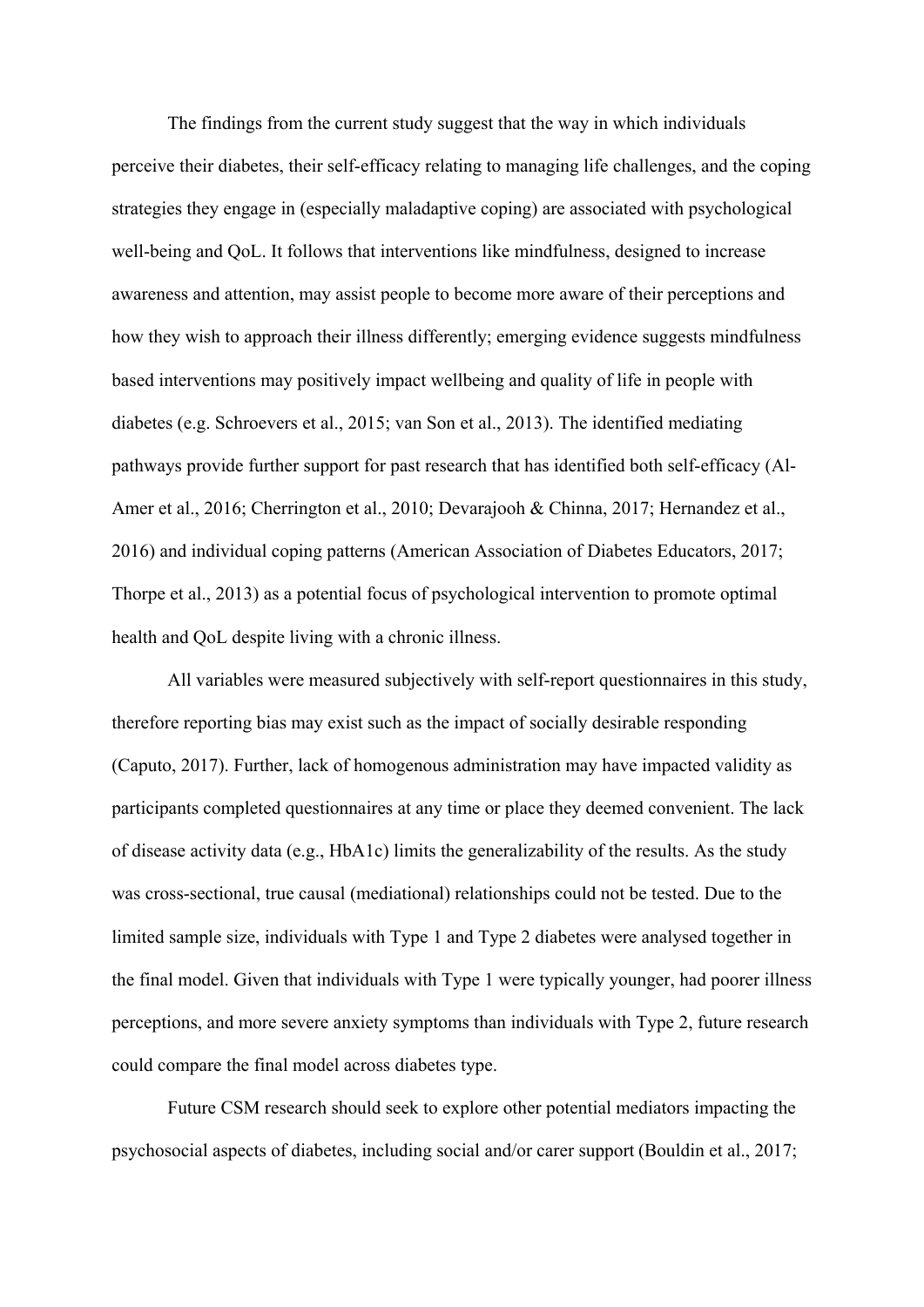Gu et al., 2017; Song, Nam, Park, Shin, & Ku, 2017), medication adherence (Gu et al., 2017), trust in health care providers (Reach et al., 2018), unconscious defence mechanisms (Marchini et al., 2018), and sense of coherence (Nuccitelli et al., 2018).

### *Conclusion*

To the authors' knowledge, this is the first study demonstrating utility of the CSM in a cohort of adults with diabetes using SEM to explore specific associations between QoL, selfefficacy, and psychological distress. The use of SEM in the current study to explore the interrelationships between psychosocial mediators and the relationship to QoL is a methodological advance from previous studies using non-simultaneous statistical methods. The findings demonstrated poorer illness perceptions have a significant direct and indirect relationship to QoL and that self-efficacy and maladaptive coping mediate the relationship between illness perceptions and psychological well-being. Anxiety and depressive symptoms acted as key mediators between self-efficacy and maladaptive coping and QoL. The findings provide a strong basis for future psychological interventions to target modifiable mediators (e.g., self-efficacy, coping patterns) as identified through the application of a CSM approach to promote optimal self-care and enhanced QoL in individuals living with diabetes.

Word Count 3,196 (excluding reference list, in-text references and figures/tables)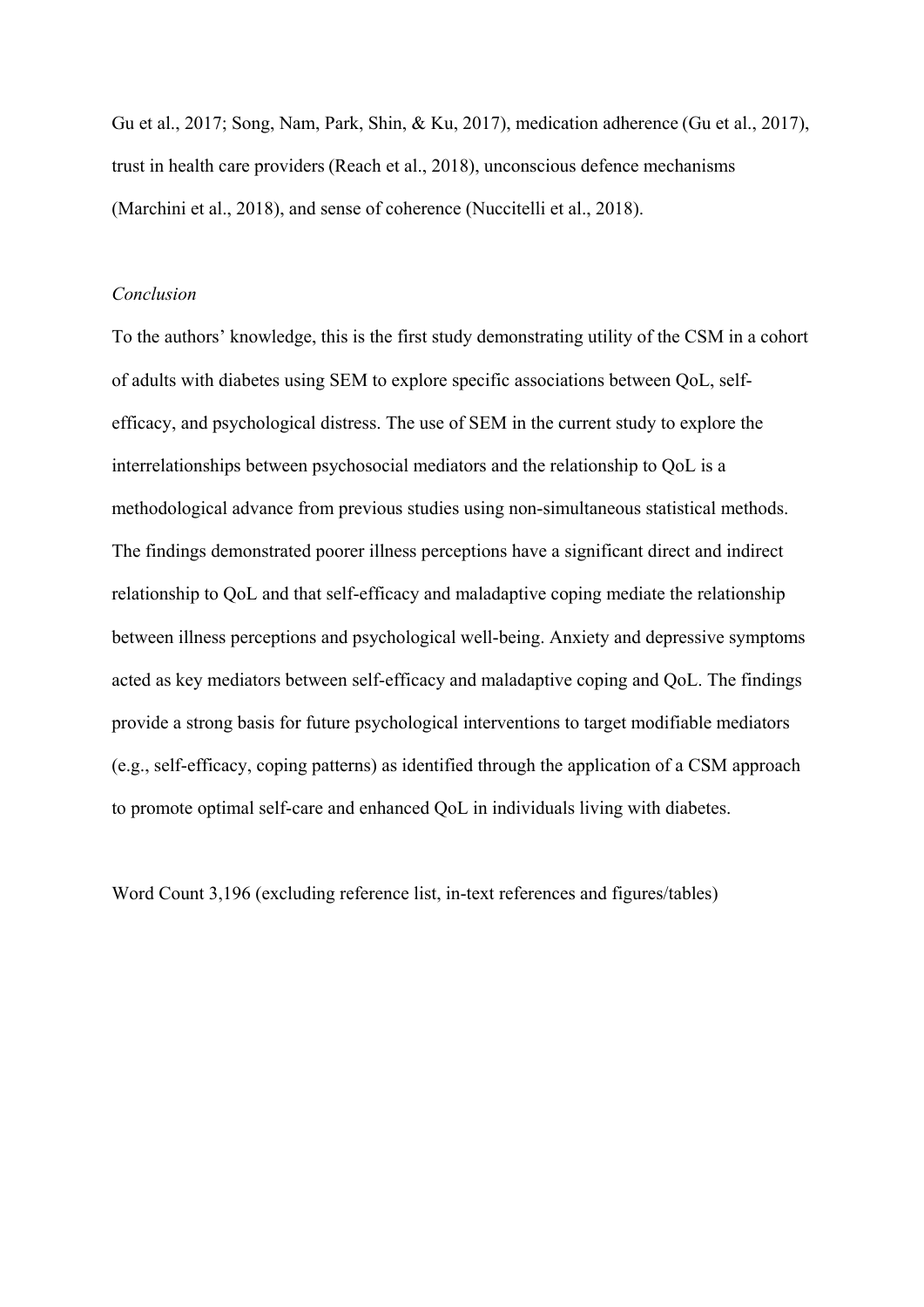#### References

- Al-Amer, R., Ramjan, L., Glew, P., Randall, S., & Salamonson, Y. (2016). Self-efficacy, depression, and self-care activities in adult Jordanians with type 2 diabetes: The role of illness perception. *Issues Ment Health Nurs, 37*(10), 744-755. doi:10.1080/01612840.2016.1208692
- Al-Khawaldeh, O. A., Al-Hassan, M. A., & Froelicher, E. S. (2012). Self-efficacy, selfmanagement, and glycemic control in adults with type 2 diabetes mellitus. *J Diabetes Complications, 26*(1), 10-16. doi:10.1016/j.jdiacomp.2011.11.002
- Ali, S., Stone, M. A., Peters, J. L., Davies, M. J., & Khunti, K. (2006). The prevalence of comorbid depression in adults with Type 2 diabetes: a systematic review and metaanalysis. *Diabet Med, 23*(11), 1165-1173. doi:10.1111/j.1464-5491.2006.01943.x
- Ali, S., Stone, M., Skinner, T. C., Robertson, N., Davies, M., & Khunti, K. (2010). The association between depression and health-related quality of life in people with type 2 diabetes: a systematic literature review. *Diabetes Metab Res Rev, 26*(2), 75-89. doi:10.1002/dmrr.1065
- American Association of Diabetes Educators. (2017). *AADE7 Self-care behaviors*. Retrieved from https://www.diabeteseducator.org/patients/aade7-self-care-behaviors
- Anderson, R. J., Freedland, K. E., Clouse, R. E., & Lustman, P. J. (2001). The prevalence of comorbid depression in adults with diabetes. *Diabetes Care, 24*(6), 1069-1078.
- Ashur, S. T., Shah, S. A., Bosseri, S., Morisky, D. E., & Shamsuddin, K. (2015). Illness perceptions of Libyans with T2DM and their influence on medication adherence: a study in a diabetes center in Tripoli. *Libyan Journal of Medicine, 10*(1), 29797. doi:10.3402/ljm.v10.29797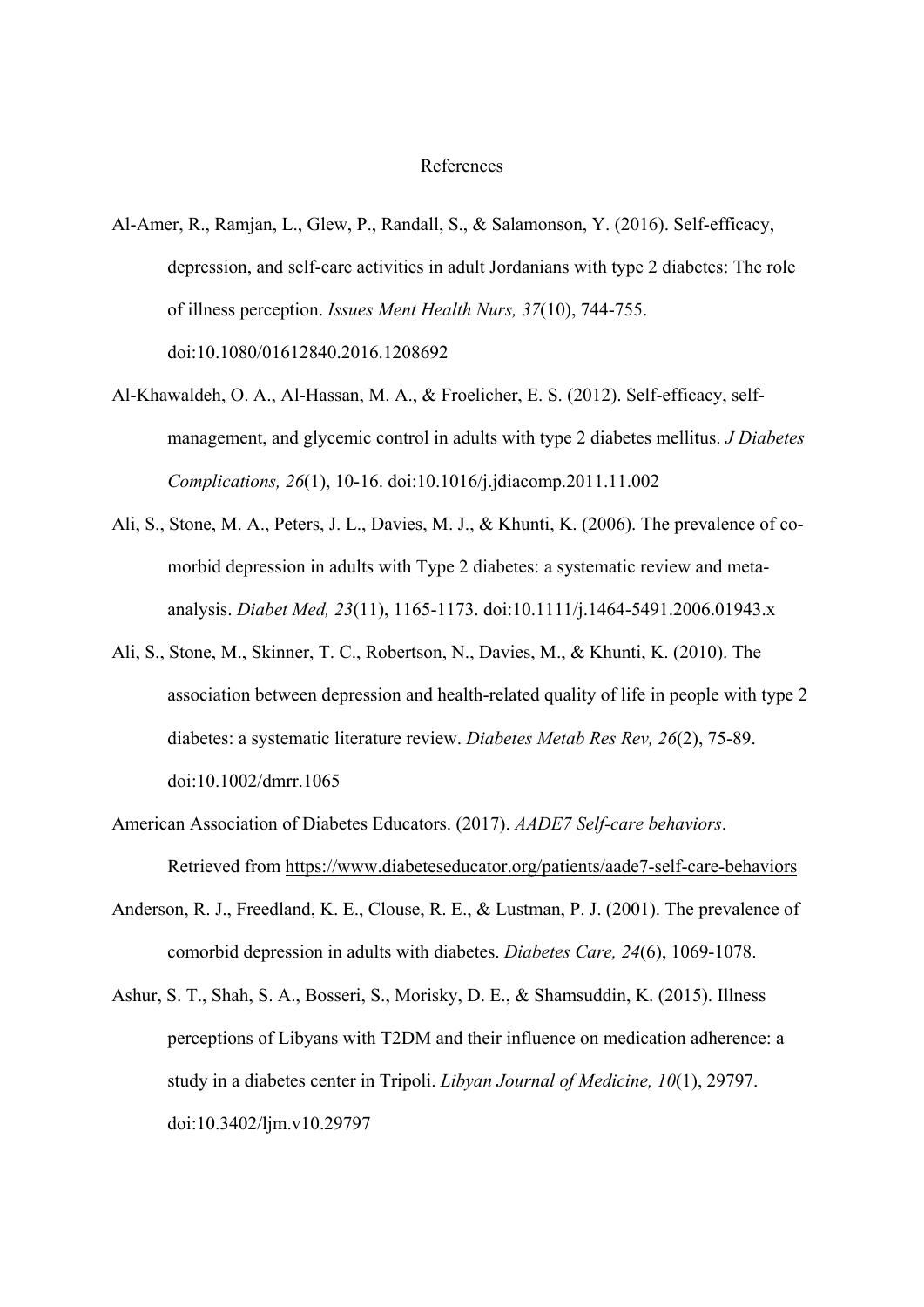- Australian Institute of Health and Welfare. (2013). *Diabetes expenditure in Australia 2008- 09*. Canberra: AIHW.
- Australian Institute of Health and Welfare. (2014). *Cardiovascular disease, diabetes and chronic kidney disease - Australian facts: Mortality.* Canberra: AIHW.
- Badescu, S. V., Tataru, C., Kobylinska, L., Georgescu, E. L., Zahiu, D. M., Zagrean, A. M., & Zagrean, L. (2016). The association between diabetes mellitus and depression. *Journal of Medicine and Life, 9*(2), 120-125.
- Baker IDI Heart and Diabetes Institute. (2012). *Diabetes: the silent pandemic and its impact on Australia*. Melbourne: Baker IDI.
- Barnard, K. D., Skinner, T. C., & Peveler, R. (2006). The prevalence of co-morbid depression in adults with Type 1 diabetes: systematic literature review. *Diabet Med, 23*, 445-448.
- Bartoli, F., Carra, G., Crocamo, C., Carretta, D., La Tegola, D., Tabacchi, T., . . . Clerici, M. (2016). Association between depression and neuropathy in people with type 2 diabetes: a meta-analysis. *Int J Geriatr Psychiatry, 31*(8), 829-836. doi:10.1002/gps.4397
- Baumeister, H., Hutter, N., & Bengel, J. (2012). Psychological and pharmacological interventions for depression in patients with diabetes mellitus and depression. *Cochrane Database Syst Rev, 12*, CD008381. doi:10.1002/14651858.CD008381.pub2
- Bickett, A., & Tapp, H. (2016). Anxiety and diabetes: Innovative approaches to management in primary care. *Exp Biol Med (Maywood), 241*(15), 1724-1731. doi:10.1177/1535370216657613
- Bouldin, E. D., Trivedi, R. B., Reiber, G. E., Rosland, A. M., Silverman, J. B., Krieger, J., & Nelson, K. M. (2017). Associations between having an informal caregiver, social support, and self-care among low-income adults with poorly controlled diabetes. *Chronic Illn, 13*(4), 239-250. doi:10.1177/1742395317690032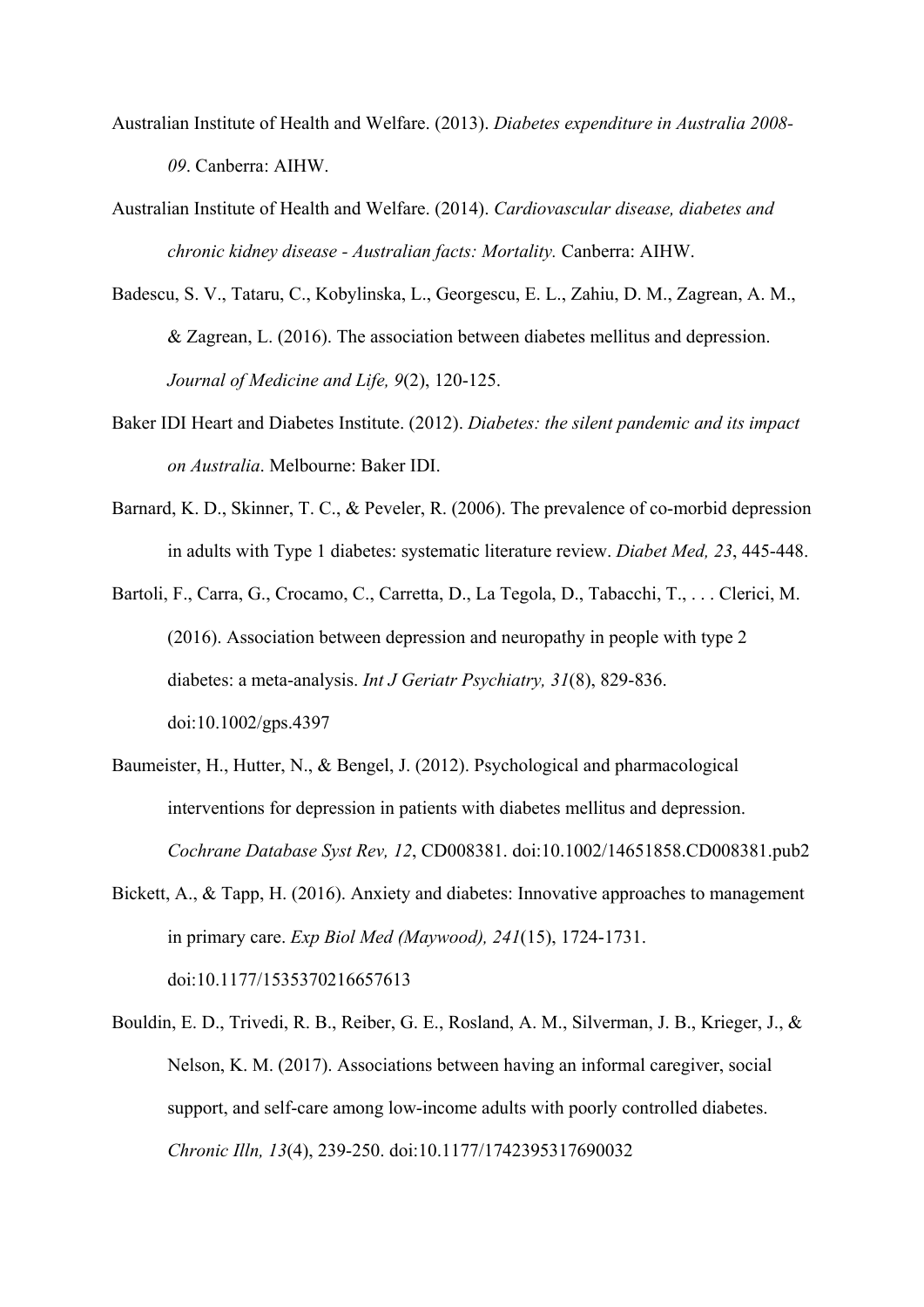- Bowen, P. G., Clay, O. J., Lee, L. T., Vice, J., Ovalle, F., & Crowe, M. (2015). Associations of social support and self-efficacy with quality of life in older adults with diabetes. *J Gerontol Nurs, 41*(12), 21-29; quiz 30-21. doi:10.3928/00989134-20151008-44
- Broadbent, E., Petrie, K. J., Main, J., & Weinman, J. (2006). The Brief Illness Perception Questionnaire. *J Psychosom Res, 60*(6), 631-637. doi:10.1016/j.jpsychores.2005.10.020
- Burns, R. J., Deschenes, S. S., & Schmitz, N. (2016). Associations between coping strategies and mental health in individuals with type 2 diabetes: Prospective analyses. *Health Psychol, 35*(1), 78-86. doi:10.1037/hea0000250
- Burroughs, T. E., Desikan, R., Waterman, B. M., Gilin, D., & McGill, J. (2004). Development and validation of the Diabetes Quality of Life Brief Clinical Inventory. *Diabetes Spectrum, 17*(1), 41-49.
- Caputo, A. (2017). Social desirability bias in self-reported well-being measures: Evidence from an online survey. *Universitas Psychologica, 16*(2), 245-255. doi.org/10.11144/Javeriana.upsy16-2.sdsw
- Carver, C. S. (1997). You want to measure coping but your protocol's too long: Consider the brief COPE. *International Journal of Behavioral Medicine, 4*, 92-100.
- Carver, C. S., Scheier, M. F., & Weintraub, J. K. (1989). Assessing coping strategies: A theoretically based approach. *Journal of Personality and Social Psychology, 56*(2), 267-283.
- Cherrington, A., Wallston, K. A., & Rothman, R. L. (2010). Exploring the relationship between diabetes self-efficacy, depressive symptoms, and glycemic control among men and women with type 2 diabetes. *J Behav Med, 33*(1), 81-89. doi:10.1007/s10865-009-9233-4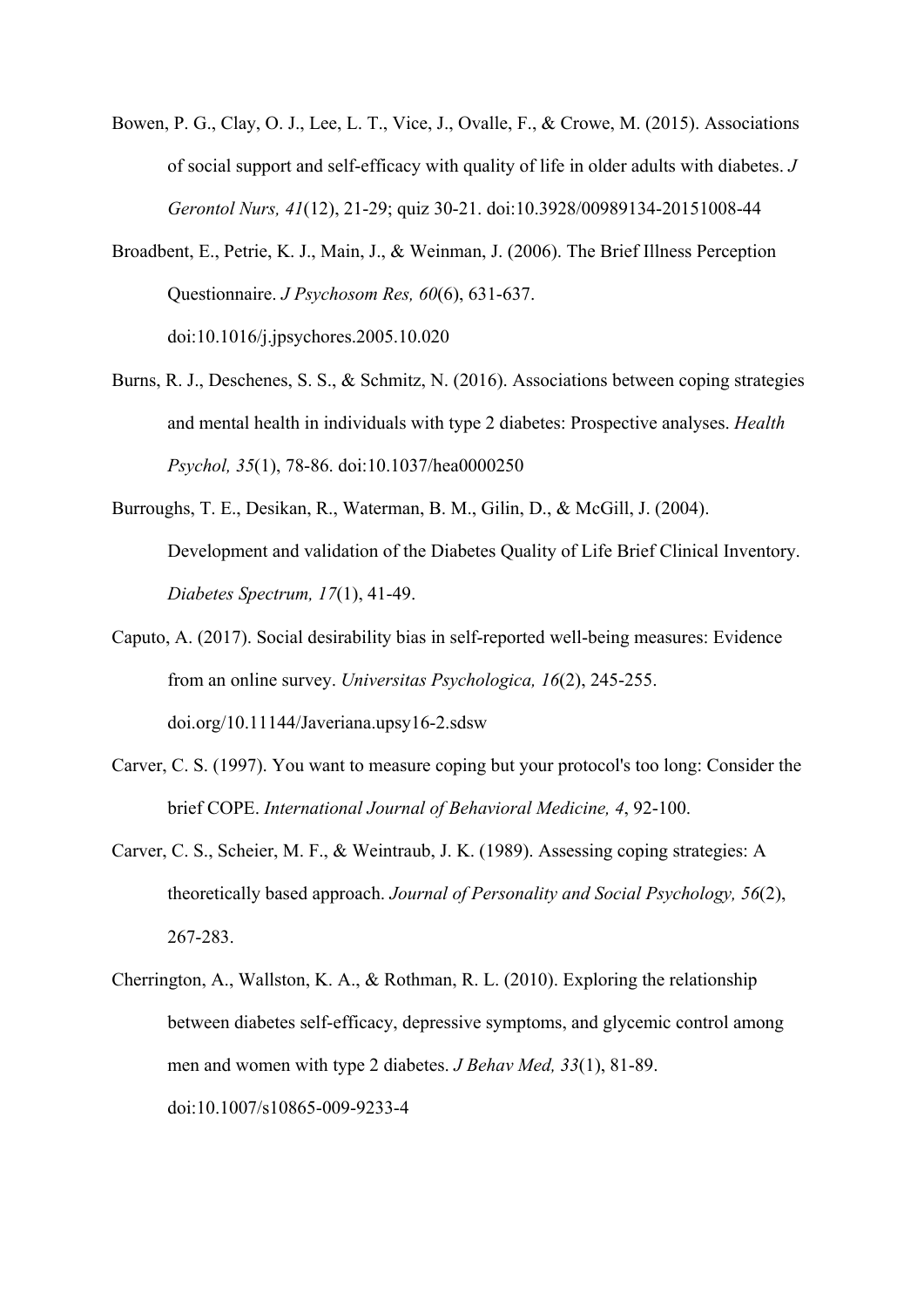- Clarke, D., & Goosen, T. (2009). The mediating effects of coping strategies in the relationship between automatic negative thoughts and depression in a clinical sample of diabetes patients. *Personality and Individual Differences, 46*(4), 460-464. doi:10.1016/j.paid.2008.11.014
- Craig, M. E., Twigg, S. M., Donaghue, K. C., Cheung, N. W., Cameron, F. J., Conn, J., . . . for the Australian Type 1 Diabetes Guidelines Expert Advisory Group. (2011). *National evidence-based clinical care guidlines for type 1 diabetes in children, adolescents and adults.* Canberra: Australian Government Department of Health and Ageing.
- D'Alberton, F., Nardi, L., & Zucchini, S. (2012). The onset of a chronic disease as a traumatic psychic experience: A psychodynamic survey on type 1 diabetes in young patients. *Psychoanalytic Psychotherapy, 26*(4), 294-307.
- Devarajooh, C., & Chinna, K. (2017). Depression, distress and self-efficacy: The impact on diabetes self-care practices. *PLoS One, 12*(3), e0175096. doi:10.1371/journal.pone.0175096
- Duangdao, K. M., & Roesch, S. C. (2008). Coping with diabetes in adulthood: a metaanalysis. *J Behav Med, 31*(4), 291-300. doi:10.1007/s10865-008-9155-6
- Egede, L. E., & Hernandez-Tejada, M. A. (2013). Effect of comorbid depression on quality of life in adults with Type 2 diabetes. *Expert Rev Pharmacoecon Outcomes Res, 13*(1), 83-91. doi:10.1586/erp.12.86
- Fisher, L., Skaff, M. M., Mullan, J. T., Arean, P., Glasgow, R., & Masharani, U. (2008). A longitudinal study of affective and anxiety disorders, depressive affect and diabetes distress in adults with Type 2 diabetes. *Diabet Med, 25*(9), 1096-1101. doi:10.1111/j.1464-5491.2008.02533.x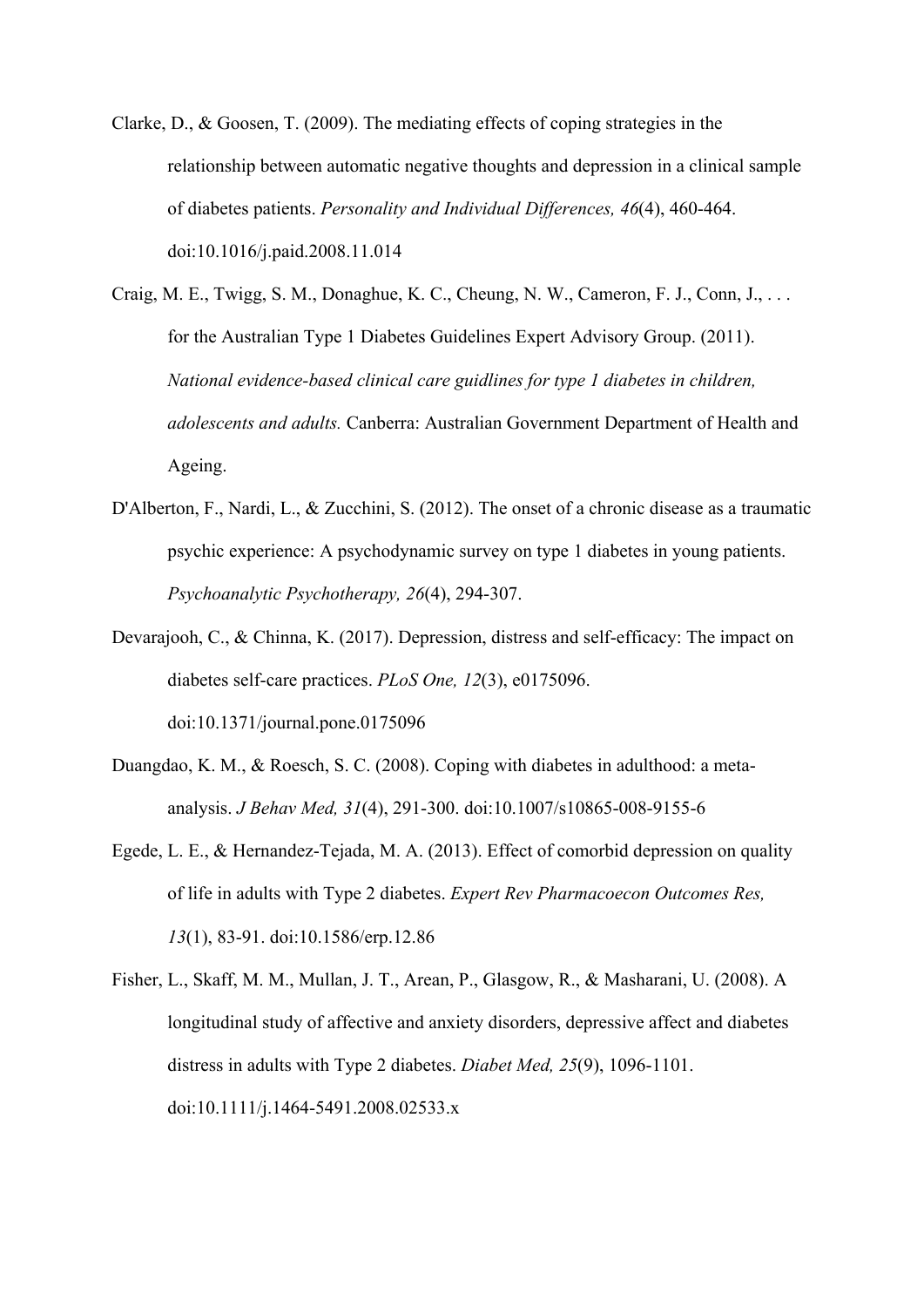- Gherman, A., Schnur, J., Montgomery, G., Sassu, R., Veresiu, I., & David, D. (2011). How are adherent people more likely to think? A meta-analysis of health beliefs and diabetes self-care. *Diabetes Educ, 37*(3), 392-408. doi:10.1177/0145721711403012
- Glasgow, R., Hampson, S. E., Strycker, L. A., & Ruggiero, L. (1997). Personal-model beliefs and social-environmental barriers related to diabetes self-management. *Diabetes Care, 20*(4), 556-561.
- Goldney, R. D., Phillips, P. J., Fisher, L. J., & Wilson, D. H. (2004). Diabetes, depression, and quality of life. *Diabetes Care, 27*(5), 1066-1070.
- Grigsby, A. B., Anderson, R. J., Freedland, K. E., Clouse, R. E., & Lustman, P. J. (2002). Prevalence of anxiety in adults with diabetes: a systematic review. *Journal of Psychosomatic Research, 53*, 1053-1060.
- Gu, L., Wu, S., Zhao, S., Zhou, H., Zhang, S., Gao, M., . . . Tian, D. (2017). Association of social support and medication adherence in Chinese patients with type 2 diabetes mellitus. *Int J Environ Res Public Health, 14*(12). doi:10.3390/ijerph14121522
- Hagger, M. S., Koch, S., Chatzisarantis, N. L. D., & Orbell, S. (2017). The common sense model of self-regulation: Meta-analysis and test of a process model. *Psychol Bull, 143*(11), 1117-1154. doi:10.1037/bul0000118
- Hagger, M. S., & Orbell, S. (2003). A meta-analytic review of the Common-Sense Model of illness representations. *Psychology and Health, 18*(2), 141-184.
- Hampson, S. E., Glasgow, R., & Strycker, L. A. (2000). Beliefs versus feelings: a comparison of personal models and depression for predicting multiple outcomes in diabetes. *Br J Health Psychol, 5*, 27-40.
- Hampson, S. E., Glasgow, R., & Toobert, D. J. (1990). Personal models of diabetes and their relations to self-care activities. *Health Psychol, 9*(5), 632-646.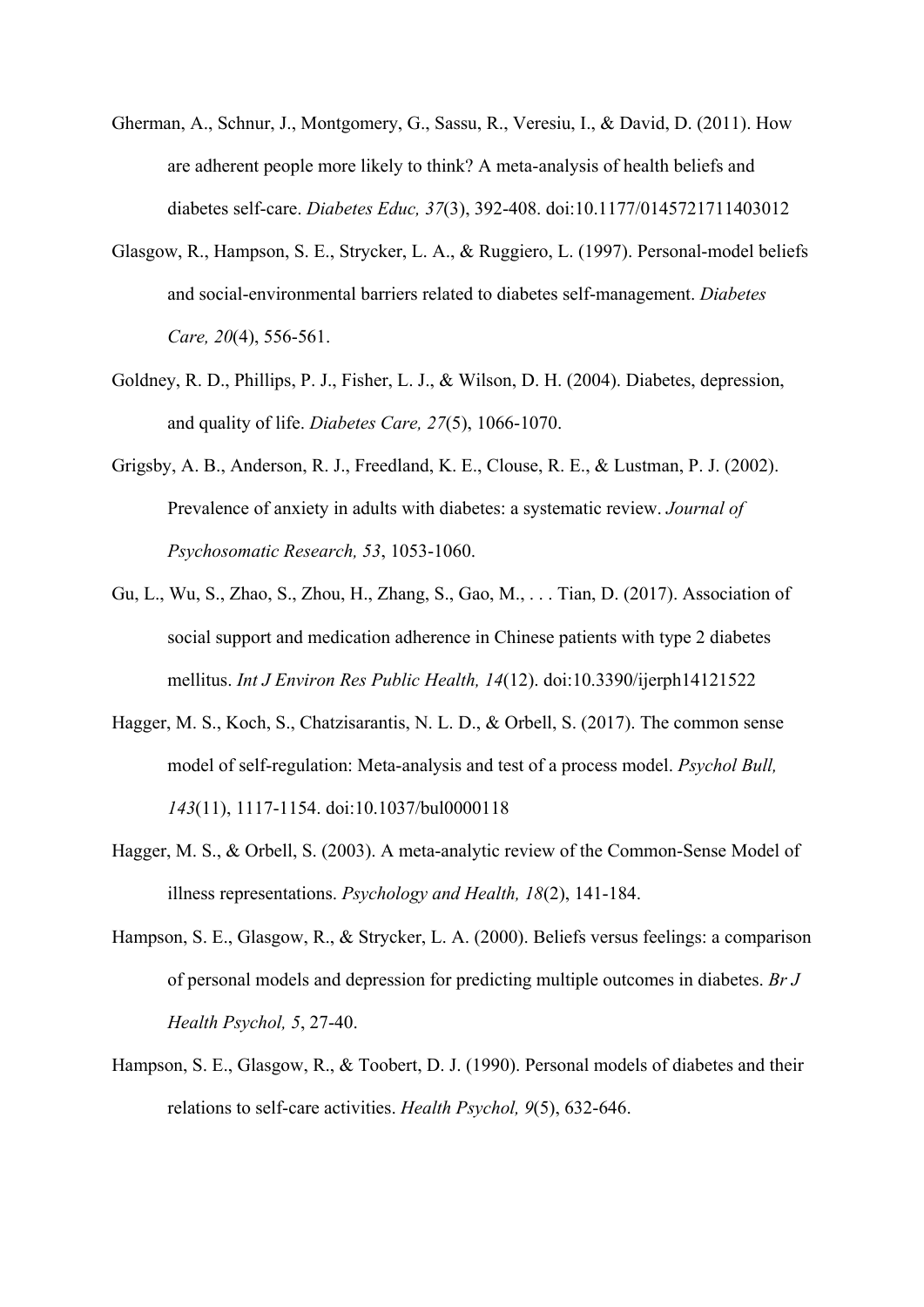- Hemphill, R. C., Stephens, M. A., Rook, K. S., Franks, M. M., & Salem, J. K. (2013). Older adults' beliefs about the timeline of type 2 diabetes and adherence to dietary regimens. *Psychol Health, 28*(2), 139-153. doi:10.1080/08870446.2012.685740
- Hernandez, R., Ruggiero, L., Prohaska, T. R., Chavez, N., Boughton, S. W., Peacock, N., ... Nouwen, A. (2016). A cross-sectional study of depressive symptoms and diabetes self-care in African Americans and Hispanics/Latinos with diabetes: The role of selfefficacy. *Diabetes Educ, 42*(4), 452-461. doi:10.1177/0145721716654008
- Hill-Briggs, F., & Gemmell, L. (2007). Problem solving in diabetes self-management and control: a systematic review of the literature. *Diabetes Educ, 33*(6), 1032-1050; discussion 1051-1032. doi:10.1177/0145721707308412
- Hu, L., & Bentler, P. P. (1999). Cutoff criteria for fit indexes in covariance structure analysis: Conventional criteria versus new alternatives. *Structural Equation Modeling, 6*, 1-55.
- Hurley, C. C., & Shea, C. A. (1992). Self-efficacy: strategy for enhancing diabetes self-care. *The Diabetes Educator, 18*(2), 146-150.
- Imai, H., Furukawa, T. A., Hayashi, S., Goto, A., Izumi, K., Hayashino, Y., & Noda, M. (2017). Risk perception, self-efficacy, trust for physician, depression and behavior modification in diabetic patients. *Journal of Health Psychology, Advance online publication.* doi.org/10.1177/1359105317718057
- Indelicato, L., Dauriz, M., Santi, L., Bonora, F., Negri, C., Cacciatori, V., . . . Bonora, E. (2017). Psychological distress, self-efficacy and glycemic control in type 2 diabetes. *Nutr Metab Cardiovasc Dis, 27*(4), 300-306. doi:10.1016/j.numecd.2017.01.006
- International Diabetes Federation. (2015). *IDF Diabetes Atlas* (7th ed.). Brussels: International Diabetes Federation.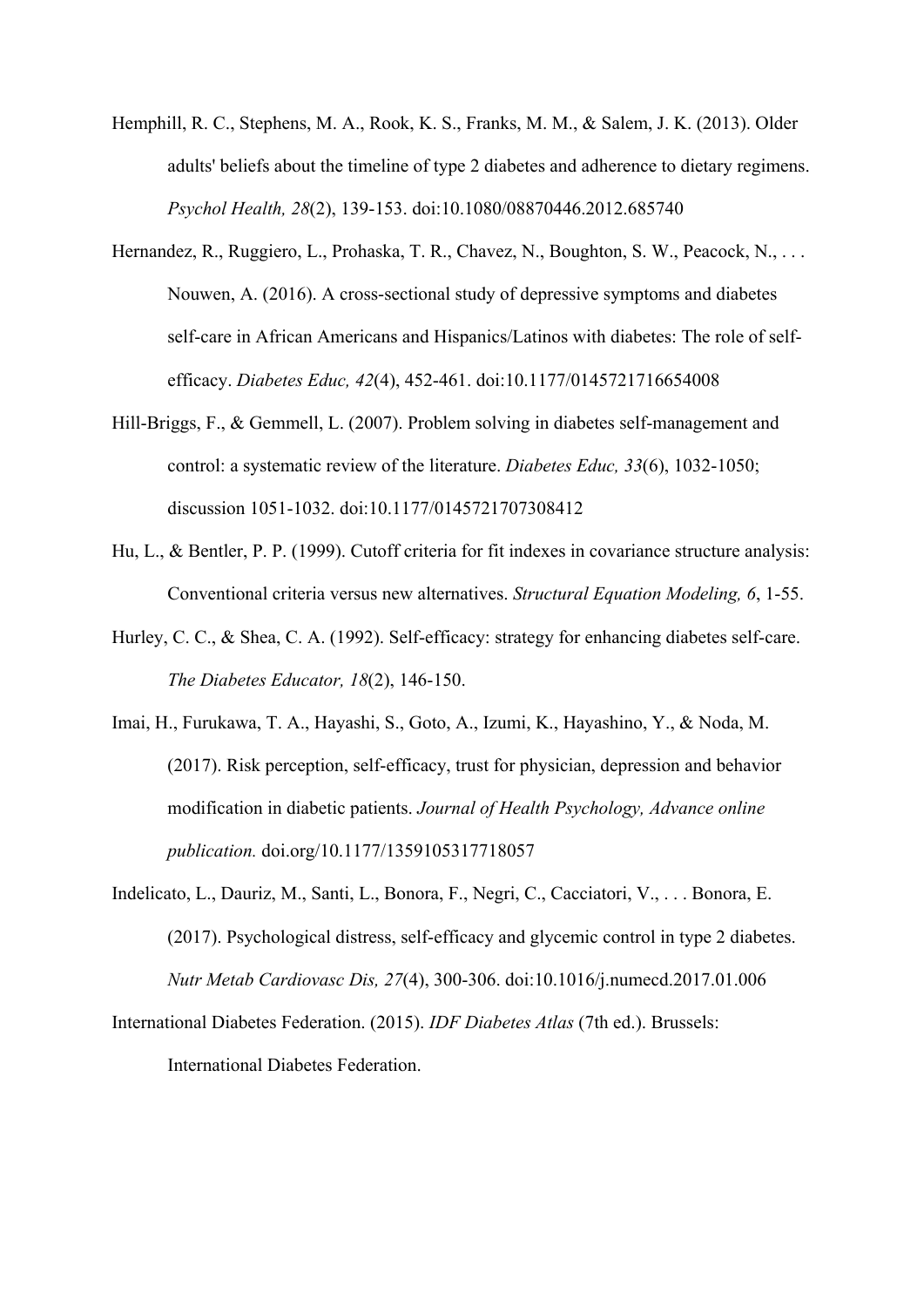- Karlsen, B., Oftedal, B., & Bru, E. (2012). The relationship between clinical indicators, coping styles, perceived support and diabetes-related distress among adults with type 2 diabetes. *J Adv Nurs, 68*(2), 391-401. doi:10.1111/j.1365-2648.2011.05751.x
- Knowles, S. R., Austin, D. W., Sivanesan, S., Tye-Din, J., Leung, C., Wilson, J., . . . Hebbard, G. (2017). Relations between symptom severity, illness perceptions, visceral sensitivity, coping strategies and well-being in irritable bowel syndrome guided by the common sense model of illness. *Psychol Health Med, 22*(5), 524-534. doi:10.1080/13548506.2016.1168932
- Knowles, S., Swan, L., Salzberg, M., Castle, D., & Langham, R. (2014). Exploring the relationships between health status, illness perceptions, coping strategies and psychological morbidity in a chronic kidney disease cohort. *The American journal of the medical sciences, 348*(4), 271-276.
- Knowles, S. R., Wilson, J. L., Connell, W. R., & Kamm, M. A. (2011). Preliminary examination of the relations between disease activity, illness perceptions, coping strategies, and psychological morbidity in Crohn's disease guided by the common sense model of illness. *Inflamm Bowel Dis, 17*(12), 2551-2557. doi:10.1002/ibd.21650
- Krichbaum, K., Aarestad, V., & Buethe, M. (2003). Exploring the connection between selfefficacy and effective diabetes self-management. *The Diabetes Educator, 29*(4), 653- 662.
- Lawson, V. L., Bundy, C., Belcher, J., & Harvey, J. N. (2010). Mediation by illness perceptions of the effect of personality and health threat communication on coping with the diagnosis of diabetes. *Br J Health Psychol, 15*(Pt 3), 623-642. doi:10.1348/135910709X478664

Lazarus, R. S., & Folkman, S. (1984). *Stress, appraisal and coping*. New York: Springer.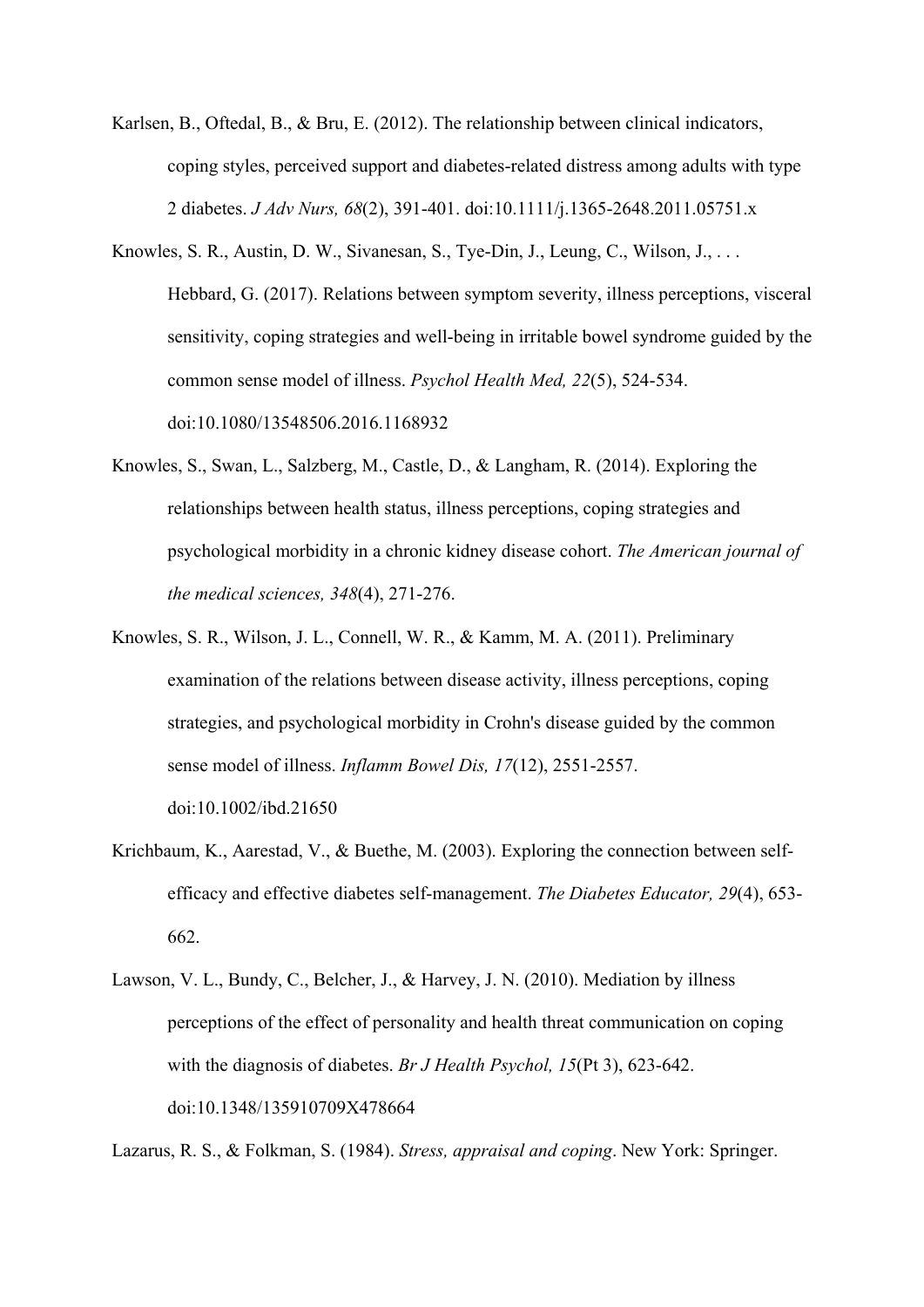- Leventhal, H., Nerenz, D. R., & Steele, D. J. (1984). *Illness representation and coping with health threats* (Vol. 4). New Jersey: Earlbaum.
- Li, C., Barker, L., Ford, E. S., Zhang, X., Strine, T. W., & Mokdad, A. H. (2008). Diabetes and anxiety in US adults: findings from the 2006 Behavioral Risk Factor Surveillance System. *Diabet Med, 25*(7), 878-881. doi:10.1111/j.1464-5491.2008.02477.x
- Marchini, F., Caputo, A., Napoli, A., Tan Balonan, J., Martino, G., Nannini, V., & Langher, V. (2018). Chronic illness as loss of good self: Underlying mechanisms affecting diabetes adaptation. *Mediterranean Journal of Clinical Psychology, 6*(3), 1-25. doi: 10.6092/2282-1619/2018.6.1981
- Mohebi, S., Azadbakht, L., Feizi, A., Sharifirad, G., & Kargar, M. (2013). Review the key role of self-efficacy in diabetes care. *J Educ Health Promot, 2*, 36. doi:10.4103/2277- 9531.115827
- Norris, S. L., McNally, T. K., Zhang, X., Burda, B., Chan, B., Chowdhury, F. M., . . . Patrick, D. (2011). Published norms underestimate the health-related quality of life among persons with type 2 diabetes. *J Clin Epidemiol, 64*(4), 358-365. doi:10.1016/j.jclinepi.2010.04.016
- Nuccitelli, C., Valentini, A., Caletti, M. T., Caselli, C., Mazzella, N., Forlani, G., & Marchesini, G. (2018). Sense of coherence, self-esteem, and health locus of control in subjects with type 1 diabetes mellitus with/without satisfactory metabolic control. *J Endocrinol Invest, 41*(3), 307-314. doi:10.1007/s40618-017-0741-8
- Paschalides, C., Wearden, A. J., Dunkerley, R., Bundy, C., Davies, R., & Dickens, C. M. (2004). The associations of anxiety, depression and personal illness representations with glycaemic control and health-related quality of life in patients with type 2 diabetes mellitus. *J Psychosom Res, 57*(6), 557-564. doi:10.1016/j.jpsychores.2004.03.006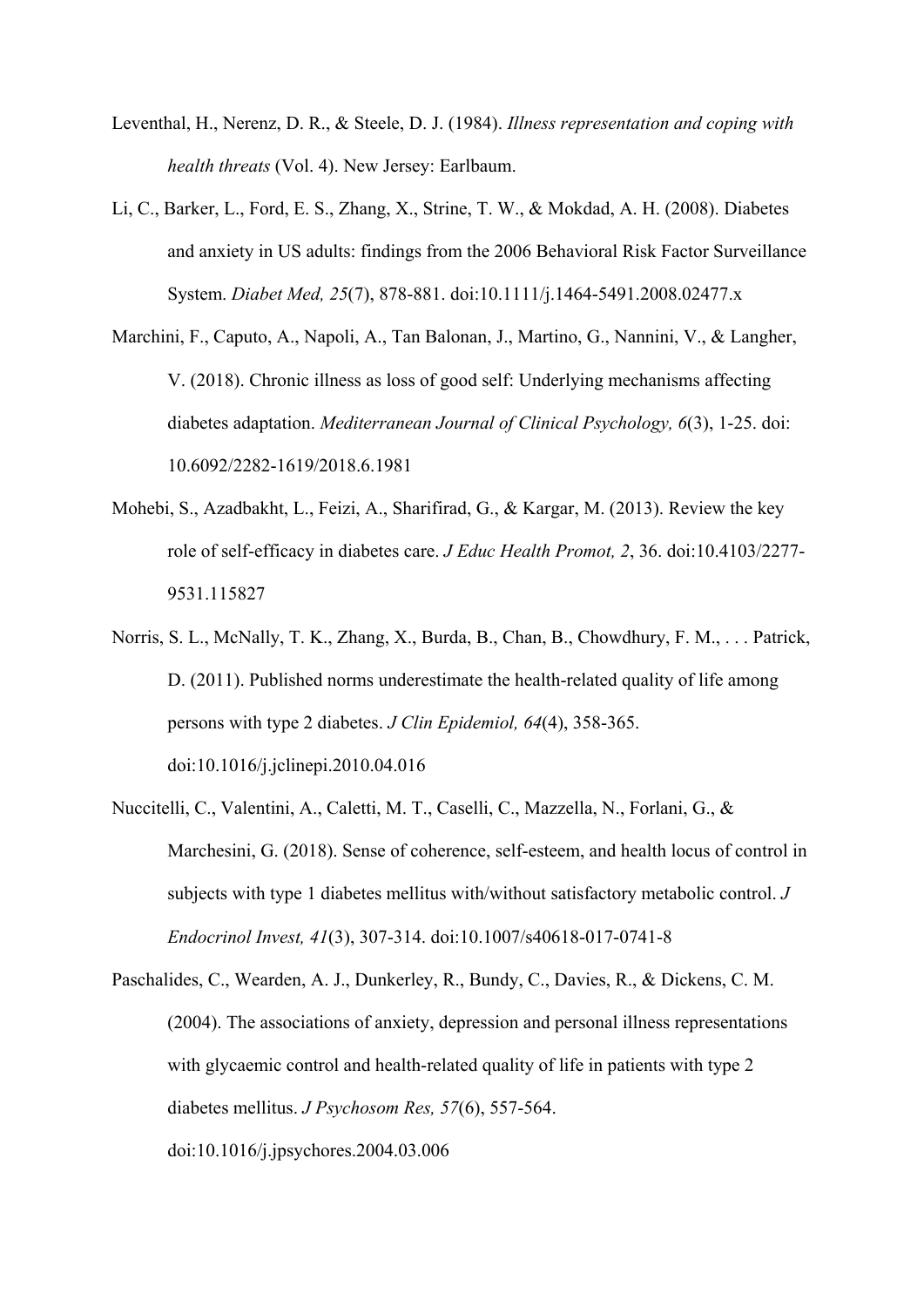- Petrak, F., Baumeister, H., Skinner, T. C., Brown, A., & Holt, R. I. G. (2015). Depression and diabetes: treatment and health-care delivery. *The Lancet Diabetes & Endocrinology, 3*(6), 472-485. doi:10.1016/s2213-8587(15)00045-5
- Pozzo, J., Mociulsky, J., Martinez, E. T., Senatore, G., Farias, J. M., Sapetti, A., . . . Lemme, L. (2016). Diabetes and quality of life: intial approach to depression, physical activity, and sexual dysfunction. *American Journal of Therapeutics, 23*, e159-e171.
- Reach, G., Pellan, M., Crine, A., Touboul, C., Ciocca, A., & Djoudi, Y. (2018). Holistic psychosocial determinants of adherence to medication in people with type 2 diabetes. *Diabetes Metab, 44*(6), 500-507. doi:10.1016/j.diabet.2018.06.001
- Renn, B. N., Feliciano, L., & Segal, D. L. (2011). The bidirectional relationship of depression and diabetes: a systematic review. *Clin Psychol Rev, 31*(8), 1239-1246. doi:10.1016/j.cpr.2011.08.001
- Roy, T., & Lloyd, C. E. (2012). Epidemiology of depression and diabetes: A systematic review. *Journal of Affective Disorders, 142*, S8-S21. doi:10.1016/s0165- 0327(12)70004-6
- Schram, M. T., Baan, C. A., & Pouwer, F. (2009). Depression and quality of life in patients with diabetes: a systematic review from the European Depression in Diabetes (EDID) research consortium. *Current Diabetes Reviews, 5*, 112-119.
- Schroevers, M. J., Tovote, K. A., Keers, J. C., Links, T. P., Sanderman, R., & Fleer, J. (2015). Individual mindfulness-based cognitive therapy for people with diabetes: A pilot randomized controlled trial. *Mindfulness, 6*(1), 99-110.
- Schwarzer, R., & Jerusalem, M. (1995). Generalized Self-Efficacy scale. In J. Weinman, S. Wright, & M. Johnston (Eds.), *Measures in health psychology: A user's portfolio. Causal and control beliefs.* (pp. 5-37). Windsor: NFER-NELSON.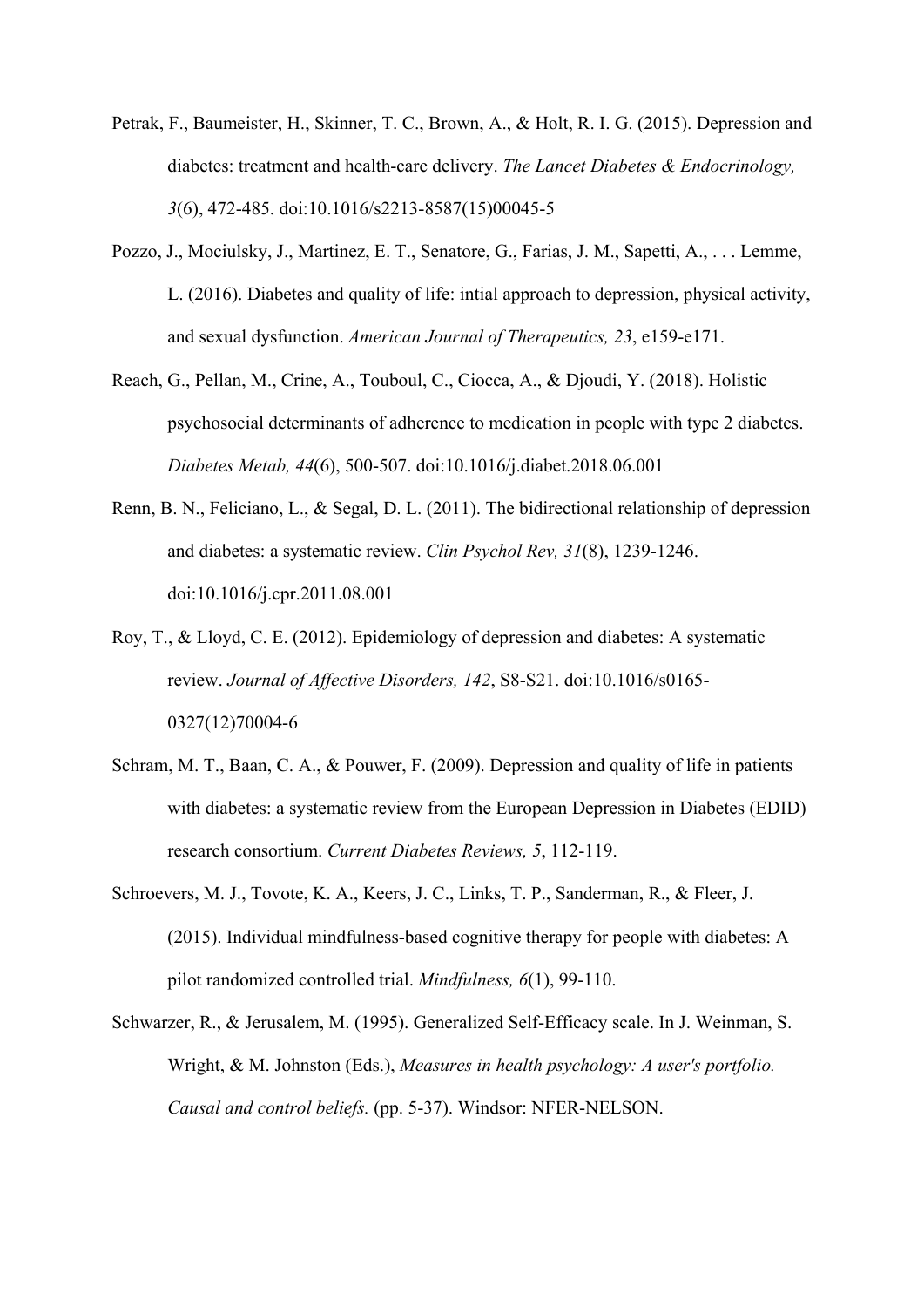- Scollan-Koliopoulos, M., Bleich, D., Rapp, K. J., Wong, P., Hofmann, C. J., & Raghuwanshi, M. (2013). Health-related quality of life, disease severity, and anticipated trajectory of diabetes. *Diabetes Educ, 39*(1), 83-91. doi:10.1177/0145721712467697
- Scollan-Koliopoulos, M., Walker, E. A., & Rapp, K. J., 3rd. (2011). Self-regulation theory and the multigenerational legacy of diabetes. *Diabetes Educ, 37*(5), 669-679. doi:10.1177/0145721711416133
- Searle, A., Norman, P., Thompson, R., & Vedhara, K. (2007). A prospective examination of illness beliefs and coping in patients with type 2 diabetes. *Br J Health Psychol, 12*(Pt 4), 621-638. doi:10.1348/135910706X164935
- Sharoni, S. K., & Wu, S. F. (2012). Self-efficacy and self-care behavior of Malaysian patients with type 2 diabetes: a cross sectional survey. *Nurs Health Sci, 14*(1), 38-45. doi:10.1111/j.1442-2018.2011.00658.x
- Skinner, T. C., Khunti, K., Carey, M. E., Dallosso, H., Heller, S., & Davies, M. J. (2014). Stability and predictive utility, over 3 years, of the illness beliefs of individuals recently diagnosed with Type 2 diabetes mellitus. *Diabet Med, 31*(10), 1260-1263. doi:10.1111/dme.12484
- Smari, J., & Valtysdottir, H. (1997). Dispositional coping, psychological distress and diseasecontrol in diabetes. *Personality and Individual Differences, 22*(2), 151-156.
- Smith-Palmer, J., Bae, J. P., Boye, K. S., Norrbacka, K., Hunt, B., & Valentine, W. J. (2016). Evaluating health-related quality of life in type 1 diabetes: a systematic literature review of utilities for adults with type 1 diabetes. *Clinicoecon Outcomes Res, 8*, 559- 571. doi:10.2147/CEOR.S114699
- Snaith, R. P. (2003). The hospital anxiety and depression scale. *Health and Quality of Life Outcomes, 1*(1), 29.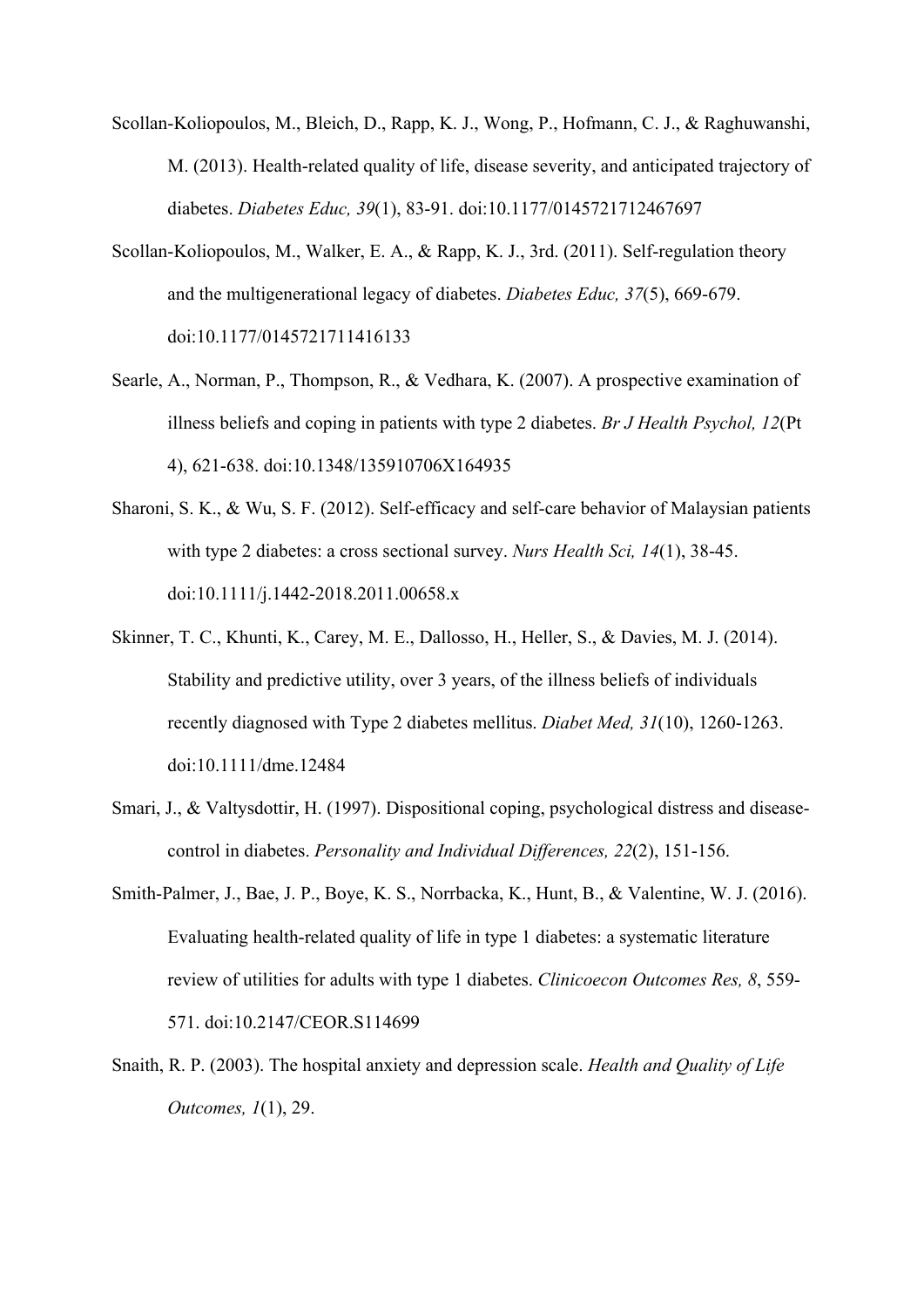- Song, Y., Nam, S., Park, S., Shin, I. S., & Ku, B. J. (2017). The impact of social support on self-care of patients with diabetes: What is the effect of diabetes type? Systematic review and meta-analysis. *Diabetes Educ, 43*(4), 396-412. doi:10.1177/0145721717712457
- Sultan, S., Epel, E., Sachon, C., Vaillant, G., & Hartemann-Heurtier, A. (2008). A longitudinal study of coping, anxiety and glycemic control in adults with type 1 diabetes. *Psychol Health, 23*(1), 73-89. doi:10.1080/14768320701205218
- Thorpe, C. T., Fahey, L. E., Johnson, H., Deshpande, M., Thorpe, J. M., & Fisher, E. B. (2013). Facilitating healthy coping in patients with diabetes: a systematic review. *Diabetes Educ, 39*(1), 33-52. doi:10.1177/0145721712464400
- van der Feltz-Cornelis, C. M., Nuyen, J., Stoop, C., Chan, J., Jacobson, A. M., Katon, W., . . . Sartorius, N. (2010). Effect of interventions for major depressive disorder and significant depressive symptoms in patients with diabetes mellitus: a systematic review and meta-analysis. *Gen Hosp Psychiatry, 32*(4), 380-395. doi:10.1016/j.genhosppsych.2010.03.011
- van Son, J., Nyklíček, I., Pop, V. J., Blonk, M. C., Erdtsieck, R. J., Spooren, P. F., ... & Pouwer, F. (2013). The effects of a mindfulness-based intervention on emotional distress, quality of life, and HbA1c in outpatients with diabetes (DiaMind): a randomized controlled trial. *Diabetes Care, 36*(4), 823-830.
- Walker, R. J., Smalls, B. L., Hernandez-Tejada, M. A., Campbell, J. A., & Egede, L. E. (2014). Effect of diabetes self-efficacy on glycemic control, medication adherence, self-care behaviors, and quality of life in a predominantly low-income, minority population. *Ethn Dis, 24*(3), 349-355.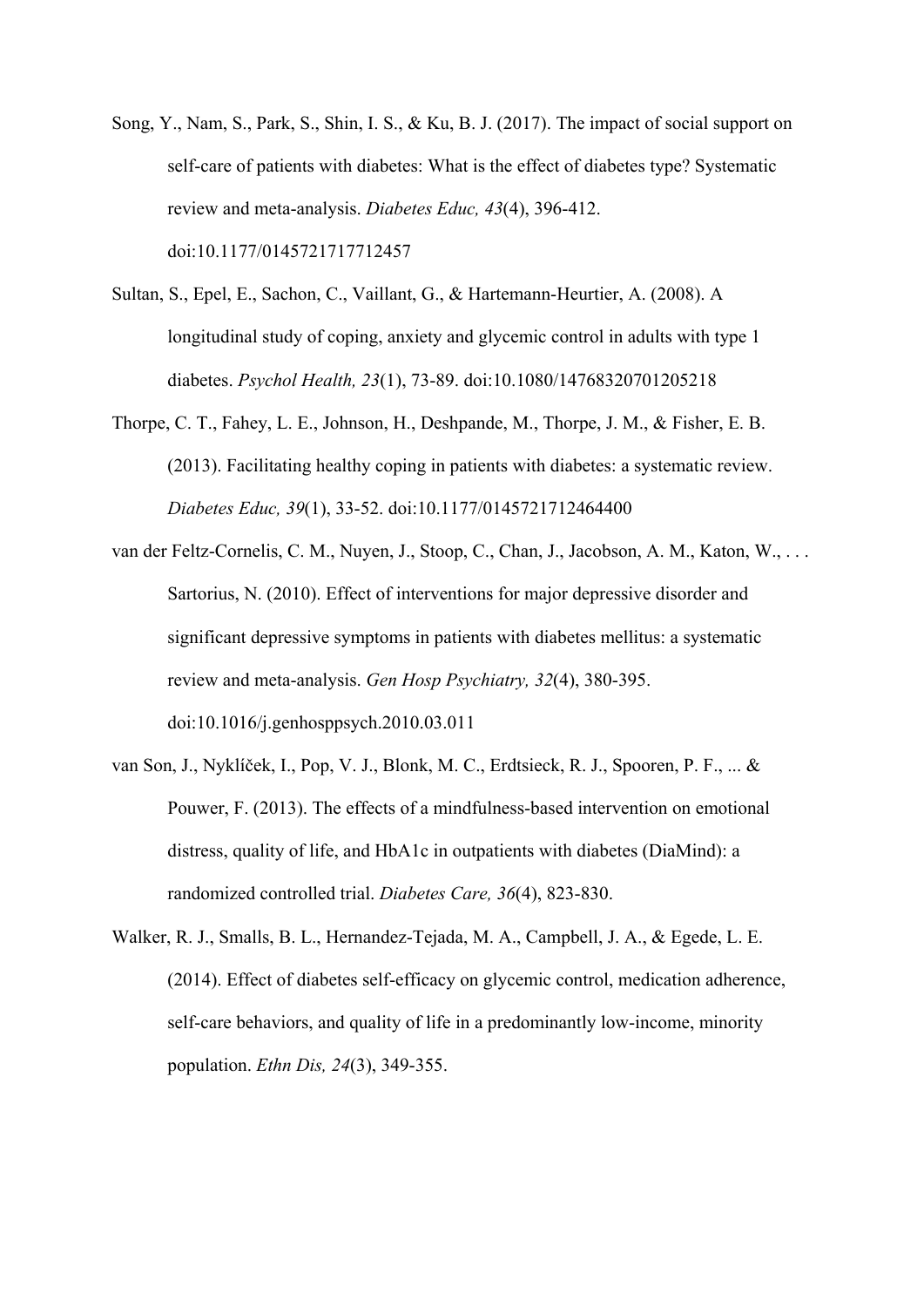- Watkins, K. W., Connell, C. M., Fitzgerald, J. T., Klem, L., Hickey, T., & Ingersoll-Dayton, B. (2000). Effect of adults' self-regulation of diabetes on quality-of-life outcomes. *Diabetes Care, 23*(10), 1511-1515.
- World Health Organization. (2016). *Global report on diabetes*. Geneva: World Health Organization.
- Wu, S. F., Huang, Y. C., Lee, M. C., Wang, T. J., Tung, H. H., & Wu, M. P. (2013). Selfefficacy, self-care behavior, anxiety, and depression in Taiwanese with type 2 diabetes: A cross-sectional survey. *Nurs Health Sci, 15*(2), 213-219. doi:10.1111/nhs.12022
- Zhang, C. X., Tse, L. A., Ye, X. Q., Lin, F. Y., Chen, Y. M., & Chen, W. Q. (2009). Moderating effects of coping styles on anxiety and depressive symptoms caused by psychological stress in Chinese patients with Type 2 diabetes. *Diabet Med, 26*(12), 1282-1288. doi:10.1111/j.1464-5491.2009.02840.x
- Zigmond, A. S., & Snaith, R. P. (1983). The hospital anxiety and depression scale. *Acta psychiatrica Scandinavica, 67*(6), 361-370.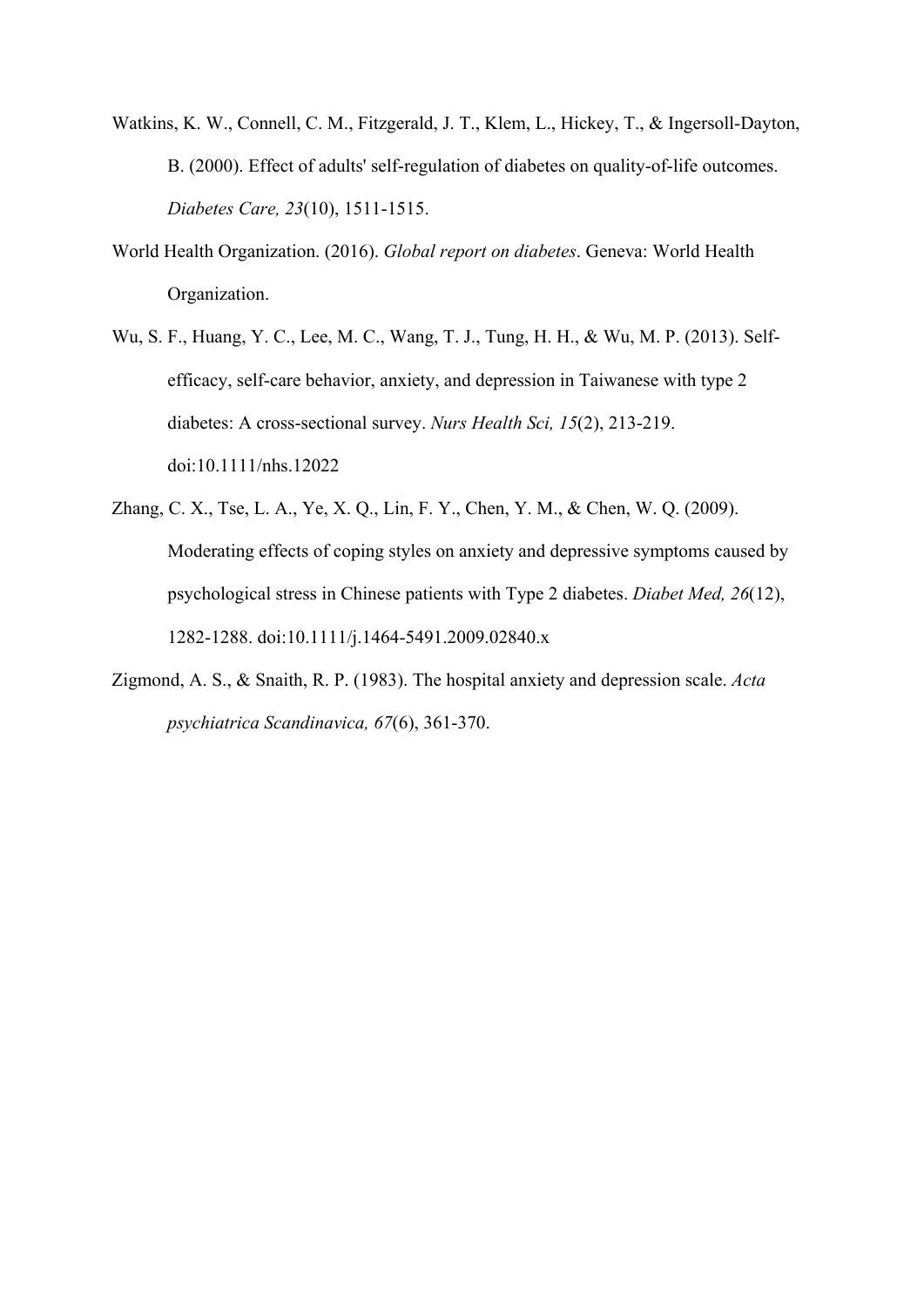|             | Illness     | Maladaptive | Adaptive | Self-     |          | Depressi | Mean $(SD)$ |
|-------------|-------------|-------------|----------|-----------|----------|----------|-------------|
|             | Perceptions | coping      | coping   | efficacy  | Anxiety  | on       |             |
| Illness     |             |             |          |           |          |          | 4.95(2.13)  |
| Perceptions |             |             |          |           |          |          |             |
| Maladaptive | $0.50**$    |             |          |           |          |          | 0.71(0.53)  |
| coping      |             |             |          |           |          |          |             |
| Adaptive    | $-0.07$     | 0.03        |          |           |          |          | 1.10(0.57)  |
| coping      |             |             |          |           |          |          |             |
| Self-       | $-0.44**$   | $-0.48**$   | $0.30**$ |           |          |          | 30.16(5.03) |
| efficacy    |             |             |          |           |          |          |             |
| Anxiety     | $0.49**$    | $0.55**$    | $-0.08$  | $-0.42**$ |          |          | 6.54(4.06)  |
| Depression  | $0.44**$    | $0.57**$    | $-0.16$  | $-0.51**$ | $0.50**$ |          | 5.50(3.49)  |
| Quality of  | $0.66**$    | $0.39**$    | $-0.01$  | $-0.32**$ | $0.52**$ | $0.51**$ | 2.40(0.61)  |
| Life        |             |             |          |           |          |          |             |

Table 1. Pearson's correlation and descriptive statistics of the scales

*\*\*. Correlation is significant at the 0.01 level (2-tailed).*